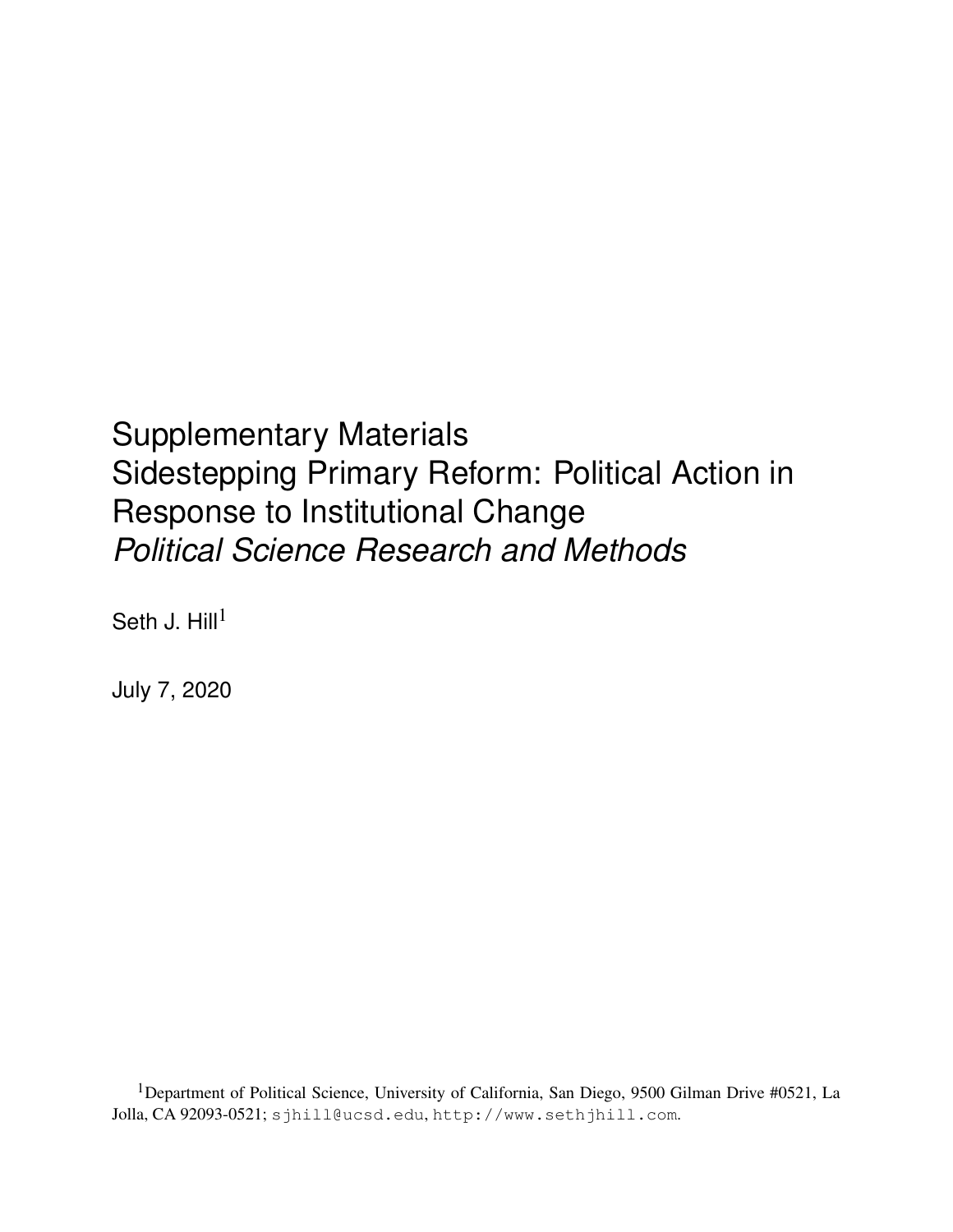## **Contents**

| A Primary classification                                        | $\overline{2}$ |
|-----------------------------------------------------------------|----------------|
| <b>B</b> Details on contribution aggregation from DIME database | 2              |
| C Inference using Conley and Taber (2011) correction            | $\overline{2}$ |
| <b>D</b> Evaluation of parallel trends                          | 6              |
| E Robustness to McGhee et al. coding of primary reform          | 10             |
| <b>F</b> Additional tables and figures                          | 14             |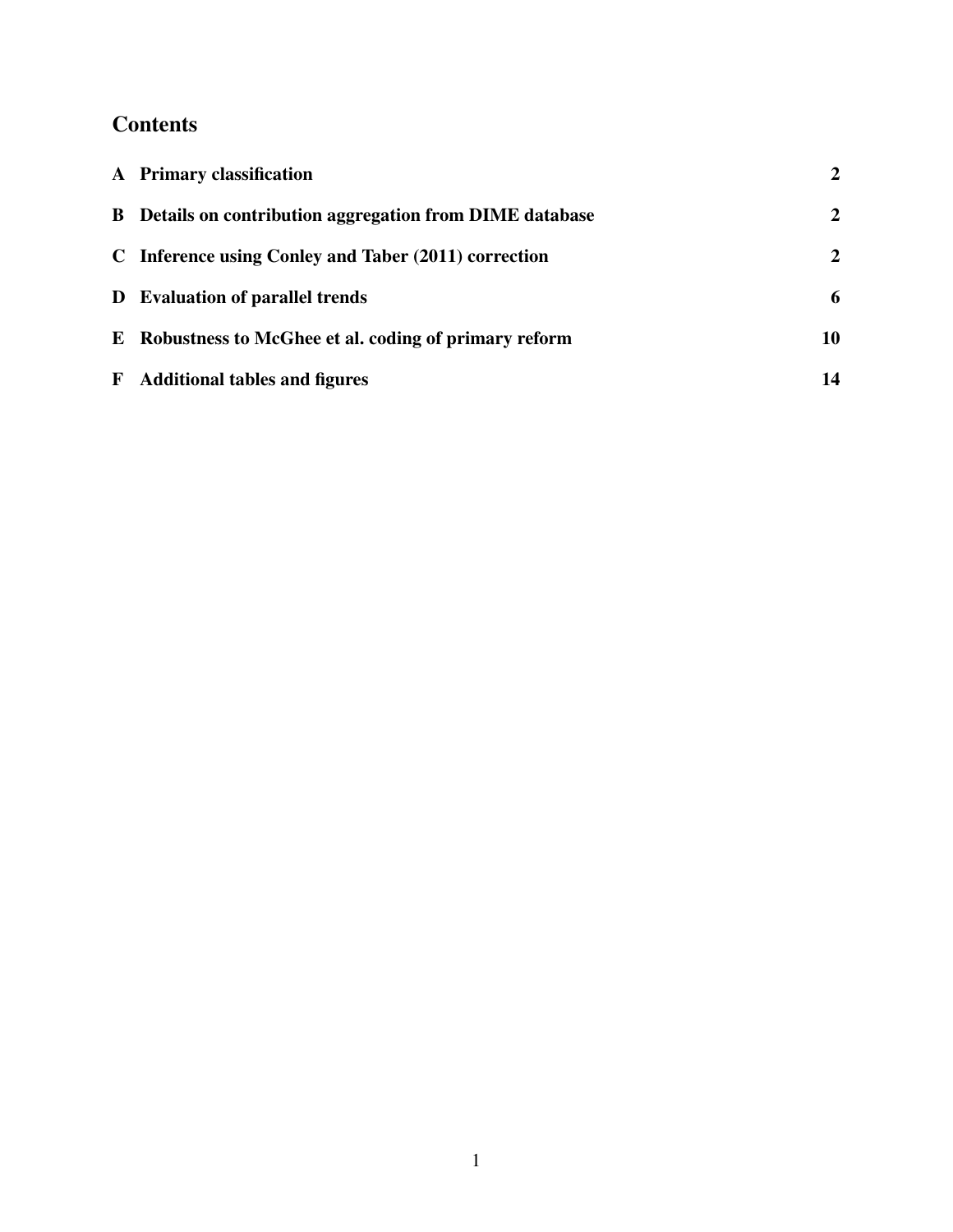## <span id="page-2-0"></span>A Primary classification

|                               | Closed | Partial Partial |        | Open to      | Open   | Top-two,       |
|-------------------------------|--------|-----------------|--------|--------------|--------|----------------|
| Costs                         |        | closed          | open   | unaffiliated |        | <b>Blanket</b> |
| Register prior to election?   | Y      |                 | 9      |              | N      | N              |
| Publicly affirm party?        |        |                 |        |              | N      | N              |
| Choose party ballot?          |        |                 |        |              |        | N              |
| Complex crossover incentives? | N      | N               | N      | N            | N      | Y              |
| Classification                | Costly | Costly          | Costly | Less         | Less   | Non-partisan,  |
|                               |        |                 |        | costly       | costly | ambiguous      |
|                               |        |                 |        |              |        | cost           |

Table A1: Categorization of primary institutions by costliness

## <span id="page-2-1"></span>B Details on contribution aggregation from DIME database

To create sums of individual contributions in each state, party, and election cycle, I select all individual donations from DIME's contribution database [\(Bonica,](#page-18-1) [2019\)](#page-18-1) with transaction codes 15, 15E, 16J, 22Y, 15S, or 15L excluding refunds greater than \$2,500 from elections 1992 through 2014. I aggregate these individual transactions to the party of recipient, state of contributor, and election cycle. For candidate receipts, I use the DIME recipient database and aggregate recipient receipts to the party of recipient, state of recipient, and election cycle.

## <span id="page-2-2"></span>C Inference using [Conley and Taber](#page-18-0) [\(2011\)](#page-18-0) correction

[Conley and Taber](#page-18-0) [\(2011\)](#page-18-0) argue that with a small number of treated groups, the DID estimator is unbiased but inconsistent and inference using standard approaches can be misleading.<sup>[1](#page-2-3)</sup> The basic problem is that with a fixed and small number of treated units, there can be no appeal to residual errors averaging to zero asymptotically. If the strongest OLS assumptions of normally-distributed homoscedastic errors are met, the DID estimator is consistent (p 113), however if the distribution of errors departs from homoscedastic normal, the estimator is inconsistent.

The data set has a relatively small number of treated units so I use the approach of [Conley](#page-18-0) [and Taber](#page-18-0) [\(2011\)](#page-18-0) to make inference in the presence of inconsistency. I was unable to locate an existing statistical implementation of the [Conley and Taber](#page-18-0) [\(2011\)](#page-18-0) method so I created a bootstrap procedure for inference following their approach. Their solution is to use the large number of control units to estimate the full error distribution, then use this estimated distribution for inference on treatment effects. This procedure is consistent if the distribution of errors for the control units is equal to the distribution of errors for the treated units. Importantly, consistency holds even if that distribution is either not normal or not homoscedastic.

I estimate the procedure separately for each dependent variable (or functional form) Y. Following [Conley and Taber](#page-18-0) [\(2011\)](#page-18-0), I estimate the error distribution of control units by regressing Y on

<span id="page-2-3"></span><sup>&</sup>lt;sup>1</sup> Inconsistency assumes that if we increased sample size to infinity in this setting the number of treated units would not also increase, which is of course not known.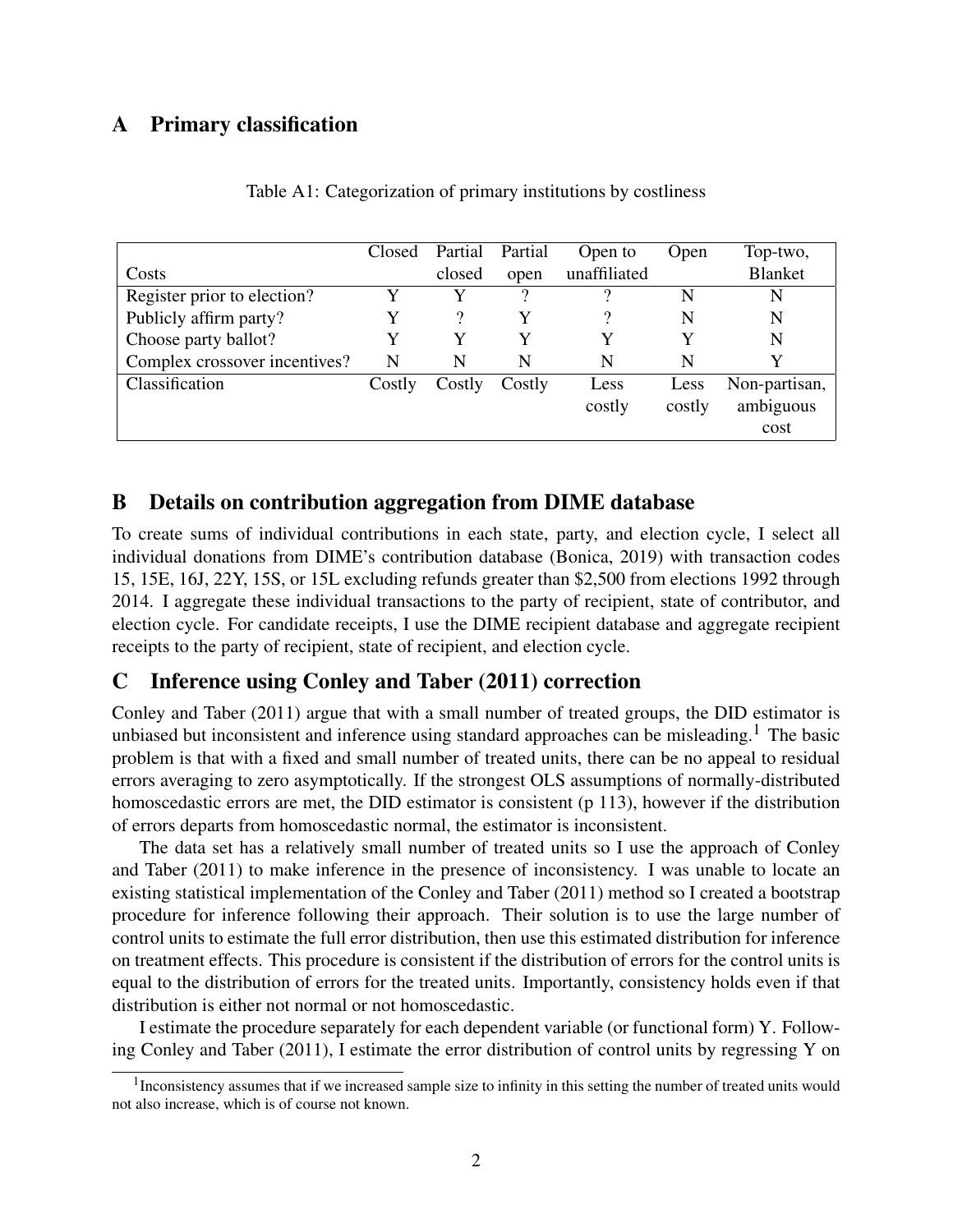state and election fixed effects using only control units. The residuals from this regression serve as the estimated distribution of errors, i.e. in the presence of no treatment. I then use the coefficients from this regression to calculate the expected value of Y for each treated unit.

I then execute a bootstrap. On each iteration, I sample with replacement one residual from the control error distribution for each treated unit in each time period. For ever-treated units,  $\hat{Y}$  is the expected value of Y – as calculated above – plus the error residual sampled on that iteration. For always-control states,  $\hat{Y} = Y$ . I then estimate the full DID model using  $\hat{Y}$  as dependent variable.

Across bootstrap samples, the distribution of estimated DID coefficients is a consistent estimator for the null distribution when the treatment effect is zero (similar to a permutation test). I then compare the coefficients estimated from the actual data and DID models to the distribution of null effects to make inference about how likely the actual estimate is to have arisen from a sampling distribution with the null hypothesis of no treatment effect.

I plot empirical cumulative distribution functions (ECDF) of the null coefficient distributions in Appendix Figures [A1](#page-4-0) and [A2.](#page-5-0) An ECDF takes an observed (empirical) distribution of a random variable, sorts the values from low to high, then calculates for each value the proportion of values less than or equal to that value. On the ECDF, the x-axis is the value and the y-axis is the proportion of values less than or equal to that x-value. The ECDF approximates the full cumulative distribution function of the random variable.

Each frame presents one of the two treatments (less-costly primary in left column, nonpartisan primary in right column) for one of the seven dependent variables in Table [4.](#page-0-0) The vertical lines note the location of the true DID estimate relative to the ECDF. Estimate values that are in the tail of the ECDF are "unusual" and thus less likely to have arisen by chance, while values in the middle of the ECDF are more common in the null distribution and thus more likely to have arisen by chance.

Table [4](#page-0-0) has five results that can reject a null hypothesis of zero at  $p < 0.05$ . The [Conley and](#page-18-0) [Taber](#page-18-0) [\(2011\)](#page-18-0) correction presented in Figures [A1](#page-4-0) and [A2](#page-5-0) moves two effects (less-costly primary on log contributions and on percent of contribution in primary) outside of statistical significance but moves three into significance (both effects on contributions, nonpartisan effect on contributors). Adjusting for inconsistency, in sum, has ambiguous effects on inference but, in total, does not lessen overall confidence in rejecting null hypotheses of zero.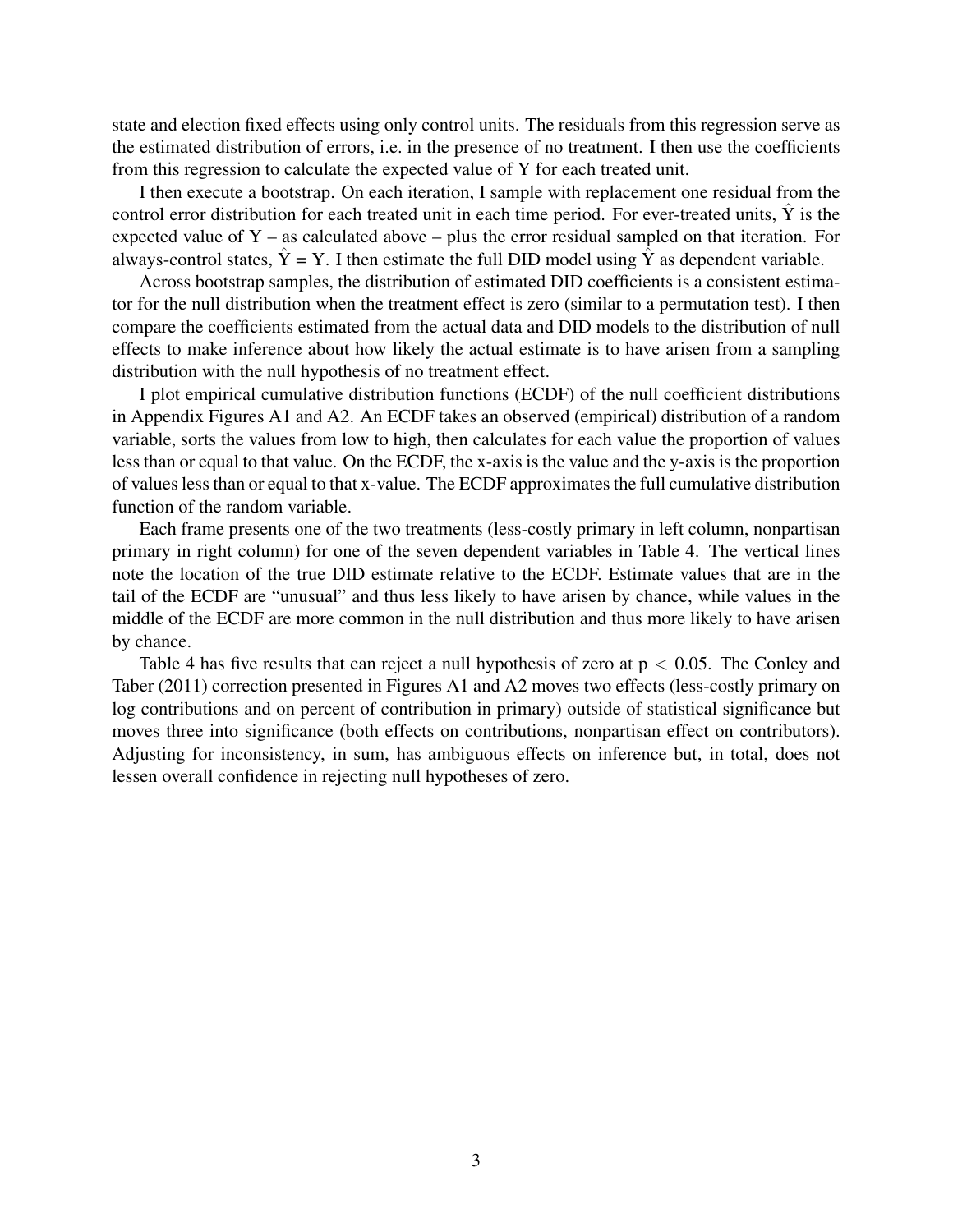

<span id="page-4-0"></span>Figure A1: Coefficient estimates versus bootstrap null distributions

*Note: Each frame plots the empirical cumulative distribution function for a bootstrap null distribution for difference-in-differences with the [Conley and Taber](#page-18-0) [\(2011\)](#page-18-0) correction for small number of treated units. Horizontal solid lines represent the actual coefficient estimate. Dashed lines at the 0.05 and 0.95 quantiles of the estimated null distribution. Frames plotted in order of specifications in Table [4.](#page-0-0)*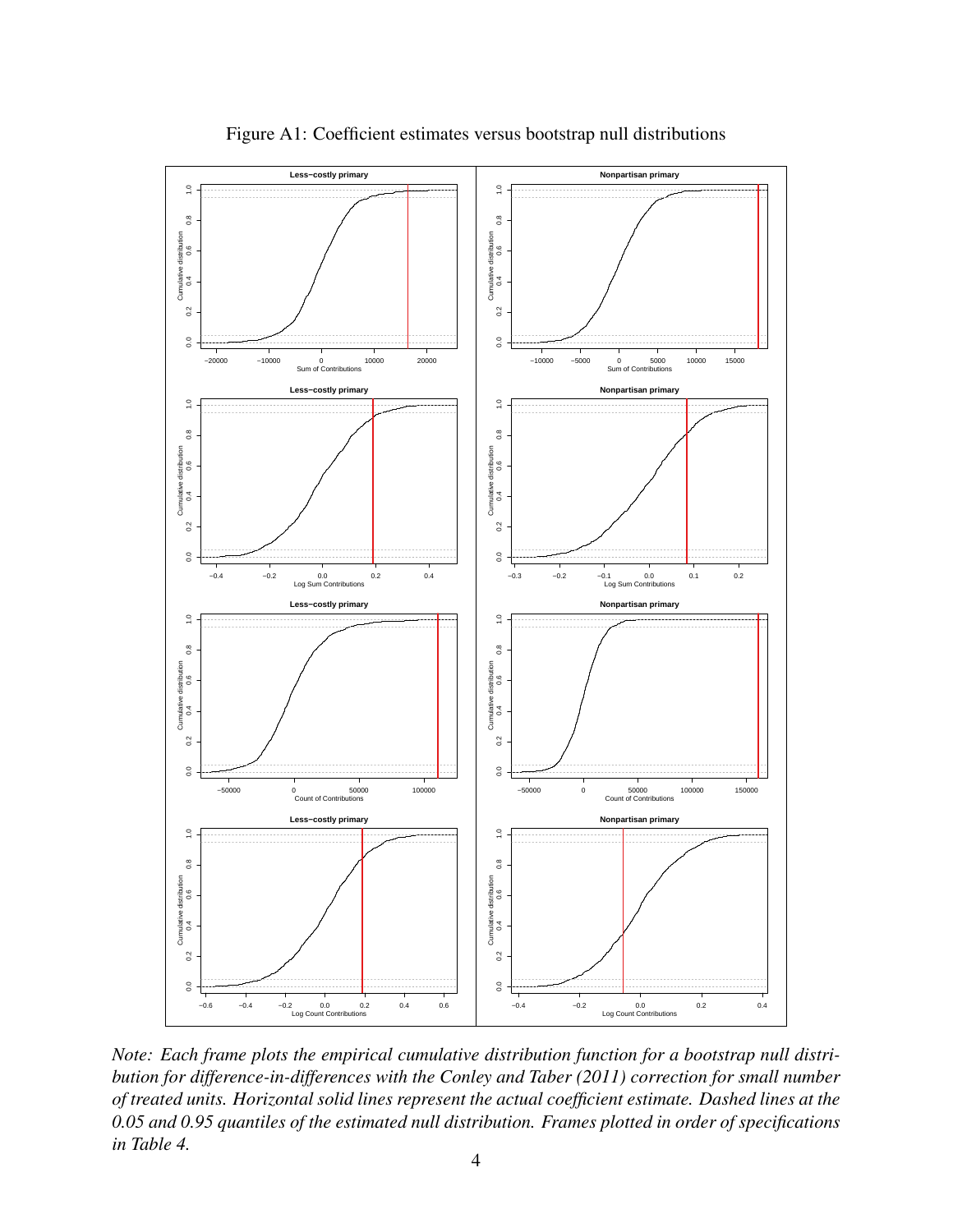

<span id="page-5-0"></span>Figure A2: Coefficient estimates versus bootstrap null distributions (continued)

*Note: Each frame plots the empirical cumulative distribution function for a bootstrap null distribution for difference-in-differences with the [Conley and Taber](#page-18-0) [\(2011\)](#page-18-0) correction for small number of treated units. Horizontal solid lines represent the actual coefficient estimate. Dashed lines at the 0.05 and 0.95 quantiles of the estimated null distribution. Frames plotted in order of specifications in Table [4.](#page-0-0)*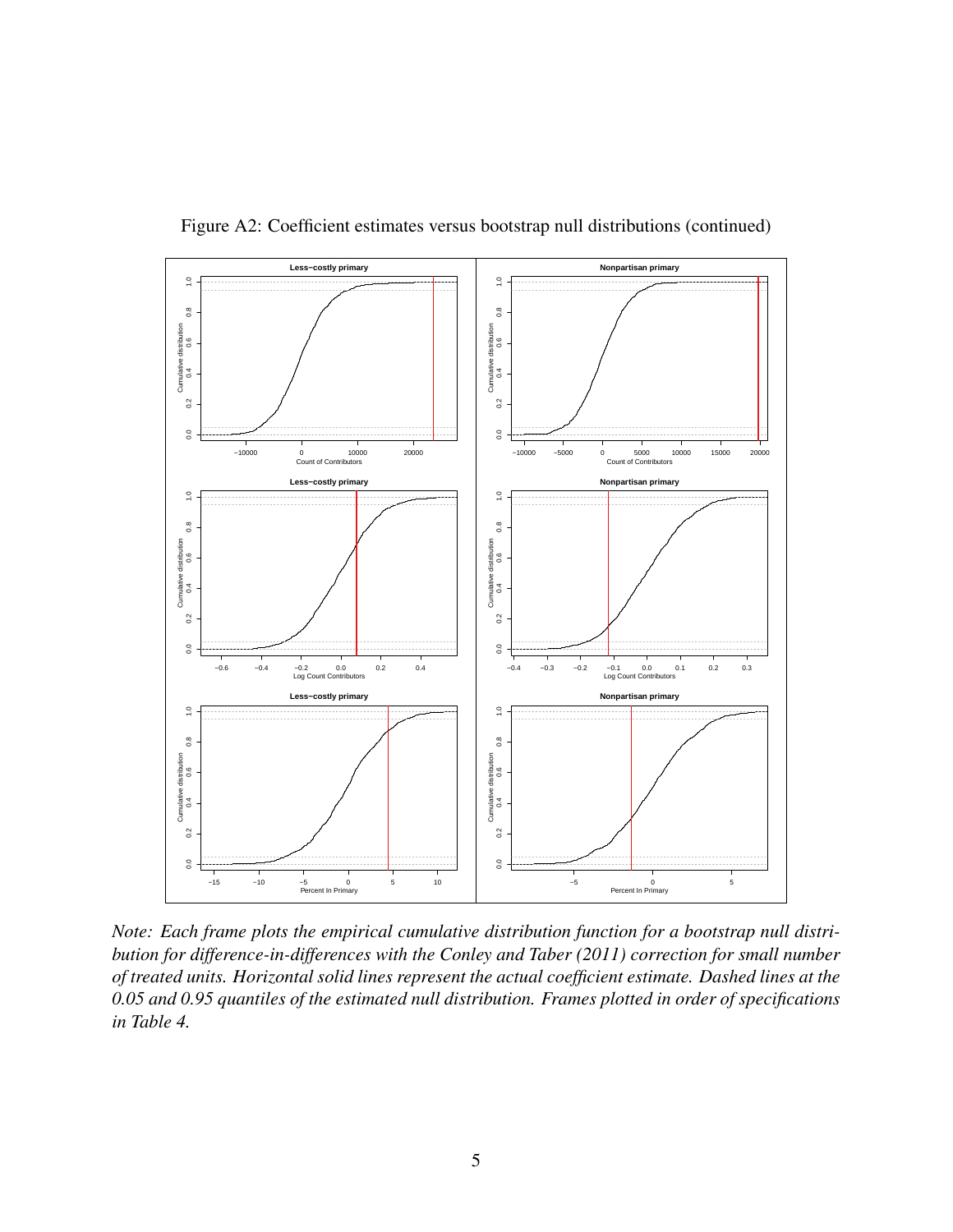### <span id="page-6-0"></span>D Evaluation of parallel trends

One concern with any observational study aiming to uncover causal relationships is if treatment and control groups have unobserved heterogeneity. In the DID context, the assumption necessary for identification is parallel trends. In this case, we want to believe that states that implement reform were not trending differently in turnout, contributions, or political competition such that differences in state political environments, rather than primary reform itself, led to changes in outcomes.

Evaluating parallel trends is challenging in the context of this study for two reasons. First, there are few regime changes in the [McGhee et al.](#page-18-2) [\(2014\)](#page-18-2) data set and only 11 elections even in my extension of their data, limiting statistical power. Second, state-parties move into and out of treatment at different times and I include two different treatment variables, complicating any simple graphical evaluation. [\(McGhee et al.](#page-18-2) [\(2014\)](#page-18-2) do not evaluate parallel trends)

I follow the recommendation of [Angrist and Pischke](#page-18-3) [\(2009,](#page-18-3) p 237) and include lag and lead of treatment in the DID regression model. The idea of the test is non-parallel trends correlated with treatment assignment would show up in an indicator that reform is implemented in the next election (treatment at  $t - 1$ ). The lag term is of substantive interest to see if any initial effect decays or increases in the election following the first election under reform (treatment at  $t + 1$ ), but does not evaluate parallel trends per se [\(Angrist and Pischke,](#page-18-3) [2009,](#page-18-3) p 237).

In Tables [A2,](#page-7-0) [A3,](#page-8-0) and [A4,](#page-9-0) I reproduce Tables [3,](#page-0-0) [4,](#page-0-0) and [6](#page-0-0) with one lead and one lag for each primary reform variable. Sample size does not provide extensive statistical power – and cases are lost due to lag and lead values outside of 1992 and 2014.

For the analysis of turnout in Table [A2,](#page-7-0) the indicators that the observation is one election prior to reform  $(t - 1)$  are all small and estimated with uncertainty except for the coefficient for Democratic votes cast as percent of eligible. This coefficient suggests some concern about parallel trends for the less costly reform, but given that the other seven  $t-1$  coefficients do not show similar patterns, it may also be sampling variability. The  $t + 1$  coefficients suggest there is some reversion effect to the increase in turnout in the second election of a nonpartisan primary reform.

For the analysis of contributions in Table [A3,](#page-8-0) none of the t–1 coefficients suggest clear violation of parallel trends. In contrast to suggestive evidence of reversion in turnout in the second election held under reform, a few of the  $t + 1$  coefficients here suggest increasing rather than reverting patterns of contributions. This could be evidence of violation in parallel trends.

The lag/lead models of competition in Table [A4](#page-9-0) present results similar to those for turnout in Table [A2.](#page-7-0) There is additionally also some indication of a lessening of competition in the election following the first held under the nonpartisan and less costly reforms (negative coefficients on the  $t + 1$  variables).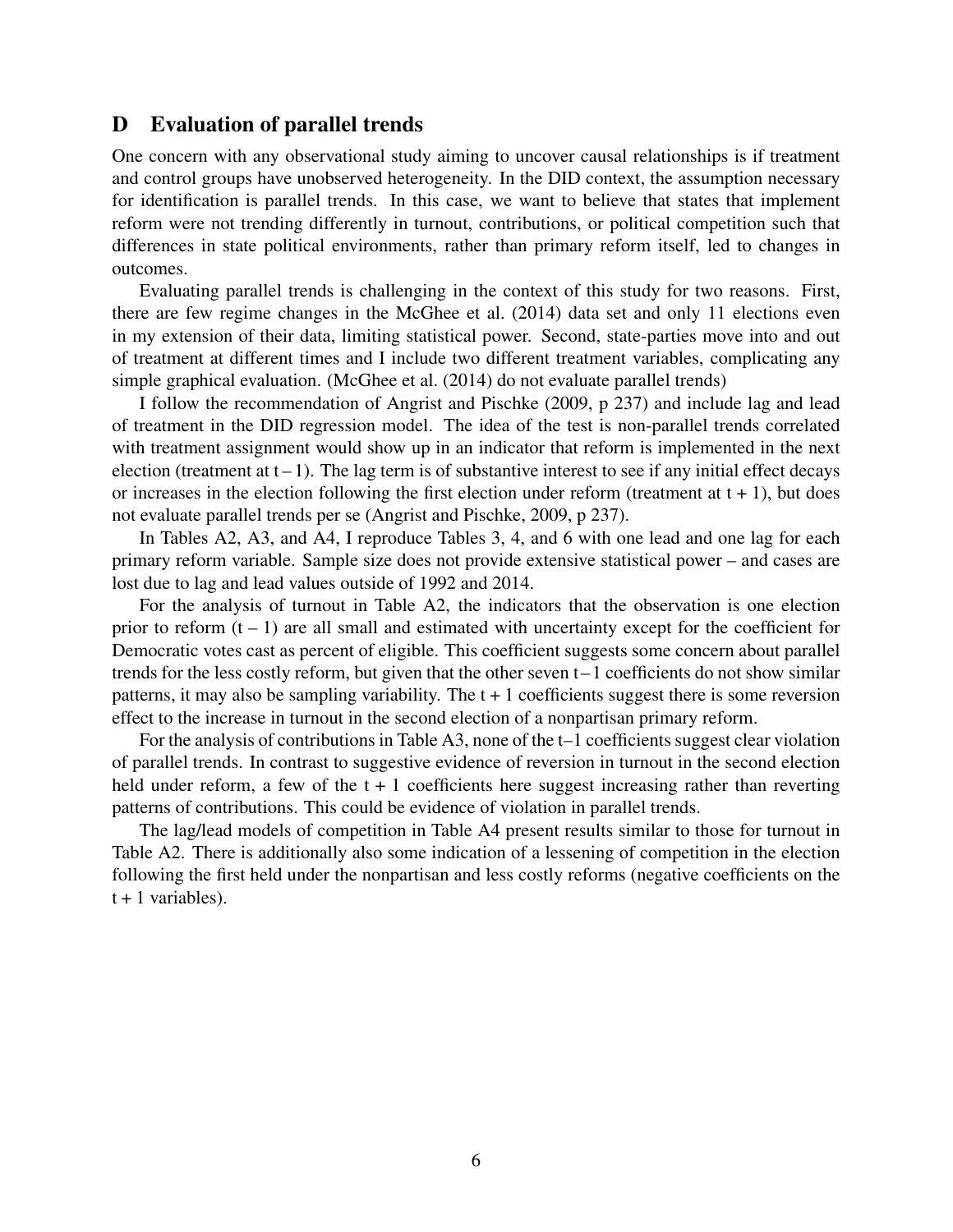|                                                                                                                        | (1)                                                                | (2)                                         | (3)                       | (4)                       |
|------------------------------------------------------------------------------------------------------------------------|--------------------------------------------------------------------|---------------------------------------------|---------------------------|---------------------------|
|                                                                                                                        | Total primary                                                      | Major party                                 | Democratic                | Republican                |
|                                                                                                                        | Votes cast as                                                      | Votes cast as                               | Votes cast as             | Votes cast as             |
|                                                                                                                        | Percent of                                                         | Percent of                                  | Percent of                | Percent of                |
|                                                                                                                        | Voting Eligible                                                    | Voting Eligible                             | Voting Eligible           | Voting Eligible           |
|                                                                                                                        |                                                                    |                                             |                           |                           |
| Less costly nominating institution                                                                                     | 2.5                                                                | $-0.08$                                     | $-1.5$                    | 1.1                       |
|                                                                                                                        | (4.6)                                                              | (1.5)                                       | (2.5)                     | (1.7)                     |
| Nonpartisan nominating institution                                                                                     | $9.5**$                                                            | $3.2**$                                     | $2.7*$                    | $3.3*$                    |
|                                                                                                                        | (2.9)                                                              | (0.9)                                       | (1.3)                     | (1.3)                     |
| Nonpartisan nominating institution lag t-1                                                                             | $-1.1$                                                             | $-0.05$                                     | $-0.06$                   | $-0.05$                   |
|                                                                                                                        | (0.6)                                                              | (1.0)                                       | (1.2)                     | (1.9)                     |
| Less costly nominating institution lag t-1                                                                             | 1.2                                                                | 1.7                                         | $3.3*$                    | 0.1                       |
|                                                                                                                        | (1.5)                                                              | (1.0)                                       | (1.5)                     | (1.4)                     |
| Nonpartisan nominating institution lead $t+1$                                                                          | $-5.1**$                                                           | $-1.7$                                      | $-1.0$                    | $-2.5*$                   |
|                                                                                                                        | (1.0)                                                              | (0.9)                                       | (1.2)                     | (1.1)                     |
| Less costly nominating institution lead $t+1$                                                                          | $-2.2$                                                             | $-0.07$                                     | 0.7                       | $-0.9$                    |
|                                                                                                                        | (3.5)                                                              | (1.7)                                       | (1.5)                     | (3.3)                     |
|                                                                                                                        |                                                                    |                                             |                           |                           |
|                                                                                                                        |                                                                    |                                             |                           |                           |
|                                                                                                                        |                                                                    |                                             |                           |                           |
|                                                                                                                        |                                                                    |                                             |                           |                           |
|                                                                                                                        |                                                                    |                                             |                           |                           |
|                                                                                                                        |                                                                    |                                             | Yes                       | Yes                       |
| <b>Observations</b><br>R-squared<br>Number of Party_State<br><b>State FEs</b><br>Election cycle FEs<br>Party-state FEs | 489<br>0.103<br>50<br>Yes<br>Yes<br>ماله ماله<br>0.01 <sub>0</sub> | 1,100<br>0.044<br>100<br>Yes<br>Yes<br>0.05 | 550<br>0.150<br>50<br>Yes | 550<br>0.110<br>50<br>Yes |

<span id="page-7-0"></span>Table A2: Difference-in-differences effects of primary reform on turnout in House primary elections, 1992 to 2014 with dynamic lead and lag

\*\*  $p<0.01$ , \*  $p<0.05$ 

OLS coefficients with robust standard errors clustered on state-party in parentheses. Excluded category is institutions most costly for individual participation.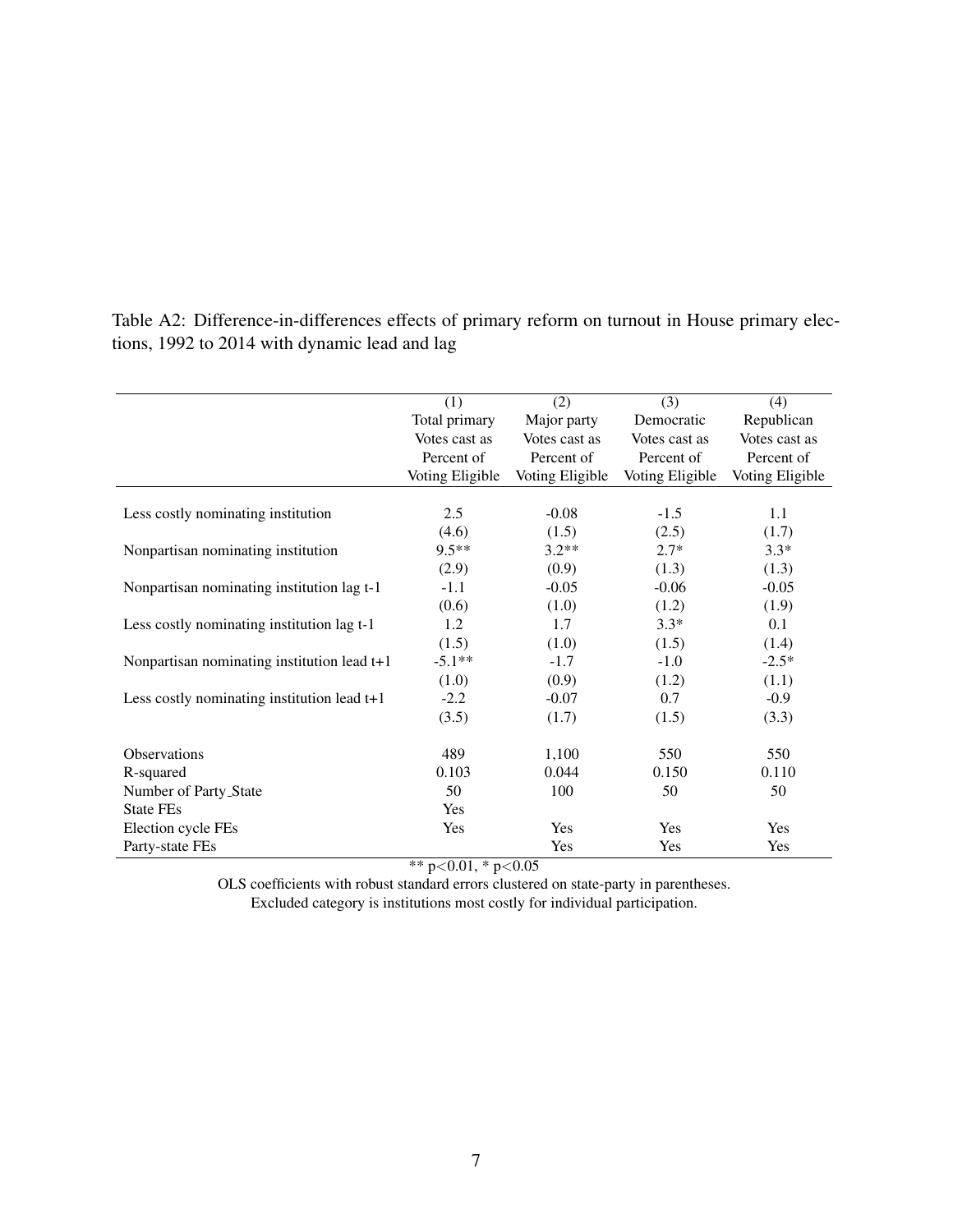<span id="page-8-0"></span>

|                                             |                                                                                                             |                                                                                                                                                                                                                                                                           | $\odot$                                            |                                                                                                                                                                                                                                                                                          | $\widehat{\odot}$                                                                                                                                              |                          | $\epsilon$                                  |
|---------------------------------------------|-------------------------------------------------------------------------------------------------------------|---------------------------------------------------------------------------------------------------------------------------------------------------------------------------------------------------------------------------------------------------------------------------|----------------------------------------------------|------------------------------------------------------------------------------------------------------------------------------------------------------------------------------------------------------------------------------------------------------------------------------------------|----------------------------------------------------------------------------------------------------------------------------------------------------------------|--------------------------|---------------------------------------------|
|                                             | Sum of                                                                                                      | $\frac{2}{3}$<br>Sum                                                                                                                                                                                                                                                      |                                                    | $\begin{array}{c} \textcircled{\scriptsize{4}}\\ \textcircled{\scriptsize{5}}\\ \textcircled{\scriptsize{1}}\\ \textcircled{\scriptsize{1}} \end{array}$                                                                                                                                 |                                                                                                                                                                | $\frac{10}{10}$<br>Count | Percent                                     |
|                                             | Contributions                                                                                               |                                                                                                                                                                                                                                                                           | Count of                                           |                                                                                                                                                                                                                                                                                          | Count of                                                                                                                                                       |                          | <b>Contributions</b>                        |
|                                             | (1000s)                                                                                                     | Contributions                                                                                                                                                                                                                                                             | Contributions                                      | Contributions                                                                                                                                                                                                                                                                            | Contributors                                                                                                                                                   | Contributors             | In Primary                                  |
| Less costly nominating institution          | ),649**                                                                                                     |                                                                                                                                                                                                                                                                           | 44,174*                                            | 0.046                                                                                                                                                                                                                                                                                    | $12,271**$                                                                                                                                                     |                          |                                             |
|                                             |                                                                                                             |                                                                                                                                                                                                                                                                           |                                                    |                                                                                                                                                                                                                                                                                          |                                                                                                                                                                |                          |                                             |
| Nonpartisan nominating institution          | $(3,060)$<br>$176$<br>$(3,304)$<br>$8,533$<br>$(7,026)$<br>$(4,522)$<br>$(3,034)$<br>$(3,034)$<br>$(3,033)$ |                                                                                                                                                                                                                                                                           | $(18,769)$<br>22,780<br>(19,988)                   |                                                                                                                                                                                                                                                                                          |                                                                                                                                                                |                          |                                             |
|                                             |                                                                                                             |                                                                                                                                                                                                                                                                           |                                                    |                                                                                                                                                                                                                                                                                          |                                                                                                                                                                |                          |                                             |
| Nonpartisan nominating institution lag t-1  |                                                                                                             |                                                                                                                                                                                                                                                                           |                                                    |                                                                                                                                                                                                                                                                                          |                                                                                                                                                                |                          |                                             |
|                                             |                                                                                                             |                                                                                                                                                                                                                                                                           |                                                    |                                                                                                                                                                                                                                                                                          |                                                                                                                                                                |                          |                                             |
| Less costly nominating institution lag t-1  |                                                                                                             |                                                                                                                                                                                                                                                                           | 74,590<br>(65,297)<br>11,631<br>115,372<br>115,372 |                                                                                                                                                                                                                                                                                          |                                                                                                                                                                |                          |                                             |
|                                             |                                                                                                             |                                                                                                                                                                                                                                                                           |                                                    |                                                                                                                                                                                                                                                                                          |                                                                                                                                                                |                          |                                             |
| Nonpartisan nominating institution lead t+1 |                                                                                                             |                                                                                                                                                                                                                                                                           |                                                    |                                                                                                                                                                                                                                                                                          |                                                                                                                                                                |                          |                                             |
|                                             |                                                                                                             |                                                                                                                                                                                                                                                                           |                                                    |                                                                                                                                                                                                                                                                                          |                                                                                                                                                                |                          |                                             |
| Less costly nominating institution lead t+1 |                                                                                                             |                                                                                                                                                                                                                                                                           |                                                    |                                                                                                                                                                                                                                                                                          |                                                                                                                                                                |                          |                                             |
|                                             | 11,127)<br>12,584<br>(7,830)                                                                                | $\begin{array}{l} 0.26^{*}\\ 0.11)\\ 0.094\\ 0.0100\\ 0.0000\\ 0.000\\ 0.000\\ 0.010\\ 0.010\\ 0.000\\ 0.000\\ 0.000\\ 0.000\\ 0.000\\ 0.00\\ 0.00\\ 0.00\\ 0.00\\ 0.00\\ 0.00\\ 0.00\\ 0.00\\ 0.00\\ 0.00\\ 0.00\\ 0.00\\ 0.00\\ 0.00\\ 0.00\\ 0.00\\ 0.00\\ 0.00\\ 0.0$ | $(80,015)$<br>55,223<br>(42,680)                   | $\begin{array}{l} (0.12)\\[-4pt] 0.28\%\\[-4pt] 0.025\%\\[-4pt] 0.025\%\\[-4pt] 0.000\%\\[-4pt] 0.000\%\\[-4pt] 0.000\%\\[-4pt] 0.000\%\\[-4pt] 0.000\%\\[-4pt] 0.000\%\\[-4pt] 0.000\%\\[-4pt] 0.000\%\\[-4pt] 0.000\%\\[-4pt] 0.000\%\\[-4pt] 0.000\%\\[-4pt] 0.000\%\\[-4pt] 0.000\%$ | $\begin{array}{l} (3,836)\\ 68.4\\ (2,148)\\ 10,422\\ (7,853)\\ 1,781\\ (4,035)\\ (11,929)\\ (11,929)\\ (11,929)\\ (11,920)\\ (8,142)\\ (8,142)\\ \end{array}$ |                          |                                             |
| Observations                                | $1,100$<br>0.321                                                                                            | 1,100<br>0.838                                                                                                                                                                                                                                                            | 1,100<br>0.306                                     | 1,100<br>0.815                                                                                                                                                                                                                                                                           | 1,100<br>0.399                                                                                                                                                 | 1,100<br>0.767           | $1,100$<br>$100$<br>$Y$ ax<br>$Y$ ax<br>$Y$ |
| R-squared                                   |                                                                                                             |                                                                                                                                                                                                                                                                           |                                                    |                                                                                                                                                                                                                                                                                          |                                                                                                                                                                |                          |                                             |
| Number of Party_State                       | 100                                                                                                         | 100                                                                                                                                                                                                                                                                       | 100                                                | 100                                                                                                                                                                                                                                                                                      | 100                                                                                                                                                            |                          |                                             |
| Party-state FEs                             | Yes                                                                                                         | Yes                                                                                                                                                                                                                                                                       | Yes<br>Yes                                         | Yes                                                                                                                                                                                                                                                                                      | Yes                                                                                                                                                            | $\frac{100}{100}$        |                                             |
| Election cycle FEs                          | Yes                                                                                                         | Yes                                                                                                                                                                                                                                                                       |                                                    | Yes                                                                                                                                                                                                                                                                                      | Yes                                                                                                                                                            |                          |                                             |
|                                             |                                                                                                             |                                                                                                                                                                                                                                                                           | ** $p<0.01$ , * $p<0.05$                           |                                                                                                                                                                                                                                                                                          |                                                                                                                                                                |                          |                                             |
|                                             | OLS coefficients with robust standard errors clustered on state-party in parentheses.                       |                                                                                                                                                                                                                                                                           |                                                    |                                                                                                                                                                                                                                                                                          |                                                                                                                                                                |                          |                                             |
|                                             |                                                                                                             |                                                                                                                                                                                                                                                                           | Money dependent variables in thousands of dollars  |                                                                                                                                                                                                                                                                                          |                                                                                                                                                                |                          |                                             |
|                                             | Excluded category is institutions most costly for individual participation                                  |                                                                                                                                                                                                                                                                           |                                                    |                                                                                                                                                                                                                                                                                          |                                                                                                                                                                |                          |                                             |

Table A3: Difference-in-differences effects of primary reform on individual contributions with dynamic lead and lag Table A3: Difference-in-differences effects of primary reform on individual contributions with dynamic lead and lag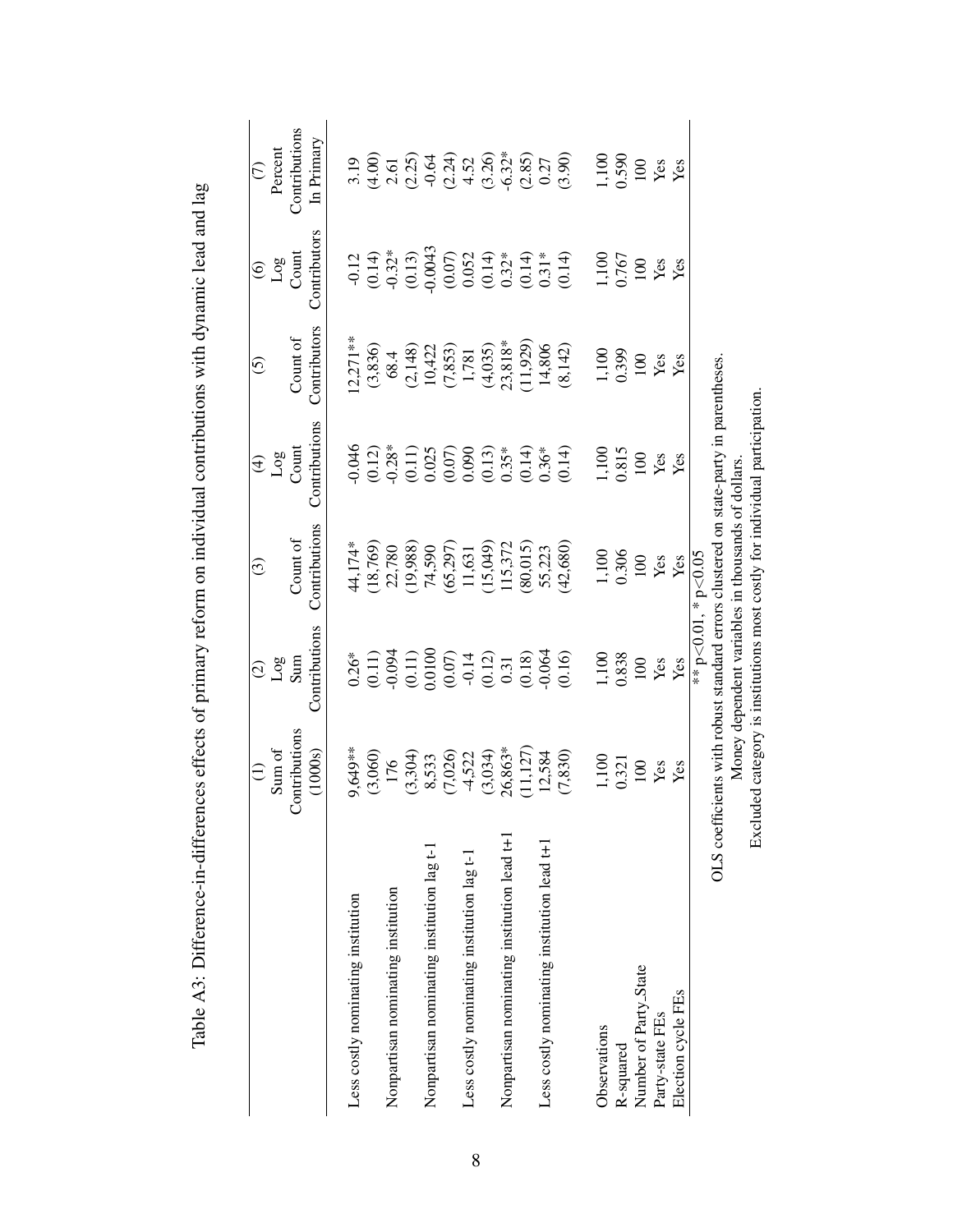|                                               | (1)           | (2)                          | (3)                                                         | (4)           |
|-----------------------------------------------|---------------|------------------------------|-------------------------------------------------------------|---------------|
|                                               | Percentage    | Number                       |                                                             | Average       |
|                                               | House         | House                        | Log                                                         | Winning       |
|                                               | Primaries     | Primary                      | Primary                                                     | Margin        |
|                                               | Contested     | Candidates                   | Candidates                                                  | (Percent)     |
| Less costly nominating institution            | $-0.1$        | $-2.5$                       | $-0.2$                                                      | 8.7           |
|                                               |               | $[-16 - 16]$ $[-7.1 - 2.1]$  | $[-0.6 - 0.1]$                                              | $[-5.3 - 23]$ |
| Nonpartisan nominating institution            | 4.8           | $-0.5$                       | 0.05                                                        | $13*$         |
|                                               |               | $[-7.4 - 17]$ $[-5.7 - 4.7]$ | $[-0.1 - 0.2]$                                              | $[2.8 - 23]$  |
| Nonpartisan nominating institution lag t-1    | $-1.8$        | 0.9                          | $-0.006$                                                    | 1.1           |
|                                               | $[-13 - 9.8]$ | $[-1.8 - 3.5]$               | $[-0.2 - 0.1]$                                              | $[-9.3 - 12]$ |
| Less costly nominating institution lag t-1    | $-2.4$        | 2.5                          | 0.2                                                         | 3.3           |
|                                               |               | $[-22 - 17]$ $[-0.7 - 5.7]$  | $[-0.05 - 0.4]$ $[-6.2 - 13]$                               |               |
| Nonpartisan nominating institution lead $t+1$ | $-4.9$        | $-4.8**$                     | $-0.3**$                                                    | 6.0           |
|                                               |               |                              | $[-12 - 2.5]$ $[-7.6 - -2.1]$ $[-0.4 - -0.1]$ $[-6.5 - 19]$ |               |
| Less costly nominating institution lead $t+1$ | $-7.8$        | $-3.0*$                      | $-0.08$                                                     | 5.9           |
|                                               |               | $[-22 - 6.3]$ $[-5.4 - 0.5]$ | $[-0.3 - 0.1]$ $[-8.6 - 20]$                                |               |
| Observations                                  | 1,007         | 1,007                        | 1,007                                                       | 888           |
|                                               | 0.072         | 0.121                        | 0.098                                                       | 0.046         |
| R-squared                                     |               |                              |                                                             |               |
| Number of Party_State                         | 99            | 99                           | 99                                                          | 98            |
| Party-state FEs                               | <b>Yes</b>    | <b>Yes</b>                   | Yes                                                         | Yes           |
| Election cycle FEs                            | Yes           | Yes                          | Yes                                                         | Yes           |

<span id="page-9-0"></span>Table A4: Difference-in-differences effects of primary reform on competition in House primary elections, 1992 to 2014 with dynamic lead and lag

\*\*  $p < 0.01$ , \*  $p < 0.05$ 

OLS coefficients with robust 95% confidence interval clustered on state-party.

Contested primary defined as more than one non-write-in candidate.

Excluded category is institutions most costly for individual participation.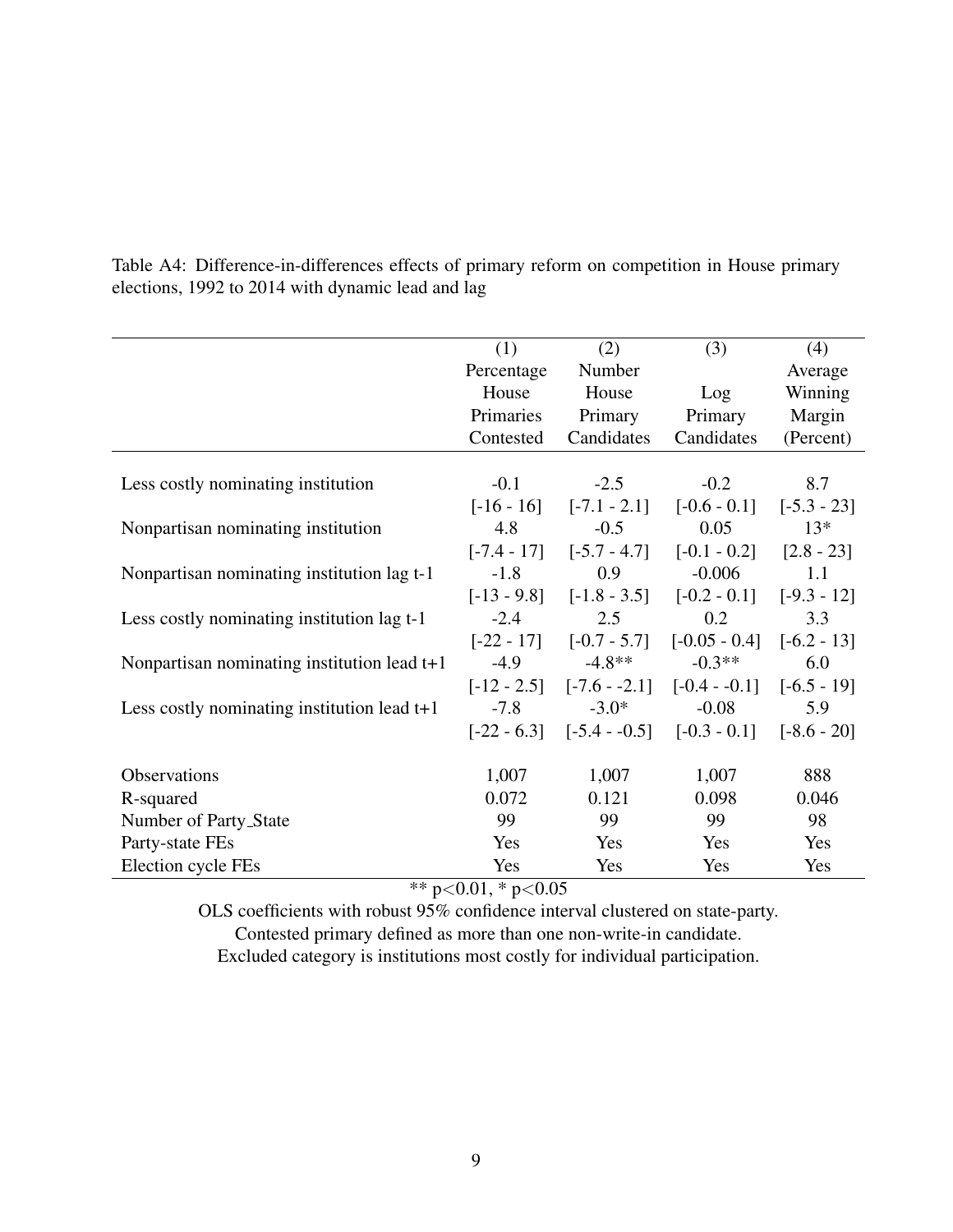## <span id="page-10-0"></span>E Robustness to McGhee et al. coding of primary reform

Tables [A5](#page-10-1) through [A8](#page-13-0) reproduce tables from the main body using the original [McGhee et al.](#page-18-2) [\(2014\)](#page-18-2) coding of primary rules.

|                       | (1)             | (2)             | (3)             | (4)             |
|-----------------------|-----------------|-----------------|-----------------|-----------------|
|                       | Total primary   | Major party     | Democratic      | Republican      |
|                       | Votes cast as   | Votes cast as   | Votes cast as   | Votes cast as   |
|                       | Percent of      | Percent of      | Percent of      | Percent of      |
|                       | Voting Eligible | Voting Eligible | Voting Eligible | Voting Eligible |
|                       |                 |                 |                 |                 |
| Semi-Closed           | 1.4             | 0.3             | 0.4             | 0.9             |
|                       | (1.9)           | (0.7)           | (0.8)           | (1.1)           |
| Semi-Open             | 8.1             | 1.2             | $3.6**$         | $-1.9$          |
|                       | (4.2)           | (1.4)           | (1.1)           | (1.8)           |
| Open                  | 6.5             | 1.2             | $2.6*$          | $-0.1$          |
|                       | (4.1)           | (1.4)           | (1.3)           | (1.7)           |
| Nonpartisan           | 8.0             | 2.3             | $3.6**$         | 1.8             |
|                       | (4.3)           | (1.3)           | (0.7)           | (1.9)           |
| <b>Observations</b>   | 550             | 1,200           | 600             | 600             |
| R-squared             | 0.083           | 0.043           | 0.154           | 0.094           |
| Number of Party_State | 50              | 100             | 50              | 50              |
| <b>State FEs</b>      | Yes             |                 |                 |                 |
| Election cycle FEs    | Yes             | Yes             | Yes             | Yes             |
| Party-state FEs       |                 | Yes             | Yes             | Yes             |

<span id="page-10-1"></span>Table A5: Difference-in-differences effects of primary reform on turnout in House primary elections, [McGhee et al.](#page-18-2) coding

\*\*  $p < 0.01$ , \*  $p < 0.05$ 

OLS coefficients with robust standard errors clustered on state-party in parentheses. Excluded category is closed primary.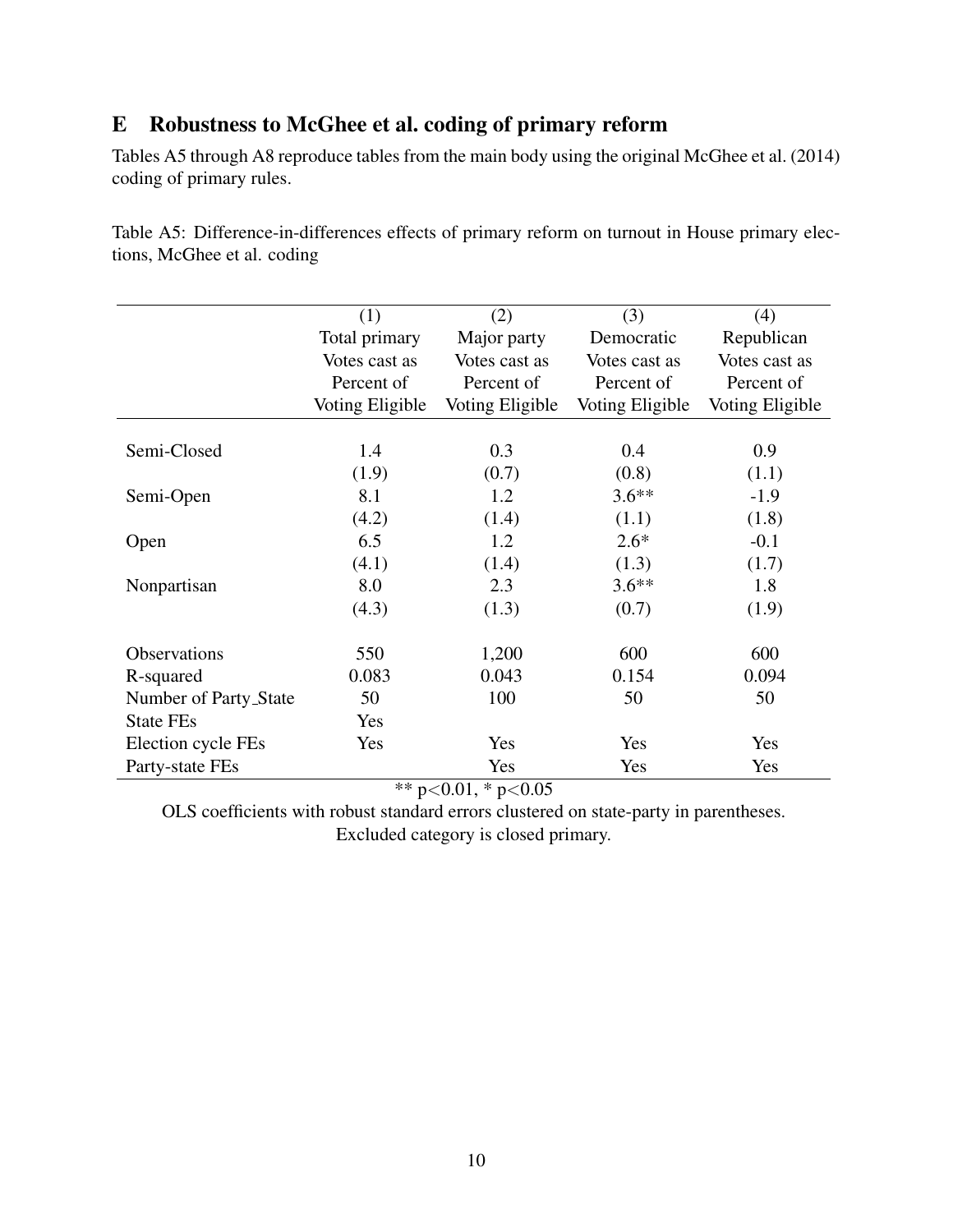|                       |                 | $\widehat{\mathcal{O}}$                                           | $\widehat{\mathbb{C}}$                                                  | $\bigoplus$                                             | $\odot$        | $\odot$                                                           | $\widehat{C}$      |
|-----------------------|-----------------|-------------------------------------------------------------------|-------------------------------------------------------------------------|---------------------------------------------------------|----------------|-------------------------------------------------------------------|--------------------|
|                       | Sum of          | Log                                                               |                                                                         | $\frac{\text{Log}}{\text{Count}}$                       |                | $\frac{\text{Log}}{\text{Count}}$                                 | Percent            |
|                       | Contributions   | Sum                                                               | Count of                                                                |                                                         | Count of       |                                                                   | Contributions      |
|                       | (1000s)         | Contributions                                                     | Contributions                                                           | Contributions                                           | Contributors   | Contributors                                                      | In Primary         |
| Semi-Closed           | 22,364          |                                                                   | 19,713                                                                  |                                                         | 7,226          | $-0.012$                                                          | $-0.48$            |
|                       | (17, 211)       |                                                                   | (28, 214)                                                               |                                                         | (8, 140)       |                                                                   | (3.21)             |
| Semi-Open             | 17,910          | $\begin{array}{c} 0.12 \\ 0.10 \\ -0.30 \end{array}$              | 191,385                                                                 | $\begin{array}{c} 0.017 \\ (0.15) \\ 0.056 \end{array}$ | 22,562         | $\begin{array}{c} (0.14) \\ -0.11 \\ 0.21) \\ 0.0018 \end{array}$ | $7.53*$            |
|                       | (16, 375)       | $\begin{array}{c} (0.19) \\ 0.012 \\ (0.17) \\ 0.034 \end{array}$ | 165,840)                                                                | $(0.24)$<br>$0.23$<br>$(0.22)$<br>$-0.032$              | (20, 629)      |                                                                   |                    |
| Open                  | 32,069          |                                                                   | 239,361                                                                 |                                                         | 39,590         |                                                                   | $(3.09)$<br>9.29** |
|                       | (16, 640)       |                                                                   | 169,310)                                                                |                                                         | (20, 958)      |                                                                   |                    |
| Nonpartisan           | 32,092          |                                                                   | 228,685                                                                 |                                                         | 29,648         |                                                                   | $(2.82)$<br>0.83   |
|                       | (17,303)        | (0.13)                                                            | 170,028)                                                                | (0.21)                                                  | (20, 989)      | $(0.20)$<br>$-0.16$<br>$(0.17)$                                   | (2.69)             |
| Observations          | 1,200           | 1,200                                                             | 1,200                                                                   | 1,200<br>0.787                                          | 1,200<br>0.361 | 1,200<br>0.741                                                    | 1,200<br>0.579     |
| R-squared             | 0.321           | 0.827                                                             | 0.271                                                                   |                                                         |                |                                                                   |                    |
| Number of Party_State |                 | 100                                                               | 100                                                                     | 100                                                     | $100\,$        |                                                                   |                    |
| Party-state FEs       | Yes             | Yes                                                               | Yes                                                                     | Yes                                                     | Yes            | $\frac{100}{\text{Yes}}$                                          | $\frac{100}{100}$  |
| Election cycle FEs    | Yes             | Yes                                                               | Yes                                                                     | Yes                                                     | Yes            | Yes                                                               |                    |
|                       |                 |                                                                   | ** p<0.01, * p<0.05                                                     |                                                         |                |                                                                   |                    |
|                       | OLS coefficient |                                                                   | is with robust standard errors clustered on state-party in parentheses. |                                                         |                |                                                                   |                    |
|                       |                 |                                                                   | Money dependent variables in thousands of dollars.                      |                                                         |                |                                                                   |                    |
|                       |                 |                                                                   | Excluded category is closed primary.                                    |                                                         |                |                                                                   |                    |

Table A6: Difference-in-differences effects of primary reform on individual contributions, McGhee et al. coding Table A6: Difference-in-differences effects of primary reform on individual contributions, [McGhee](#page-18-2) et al. coding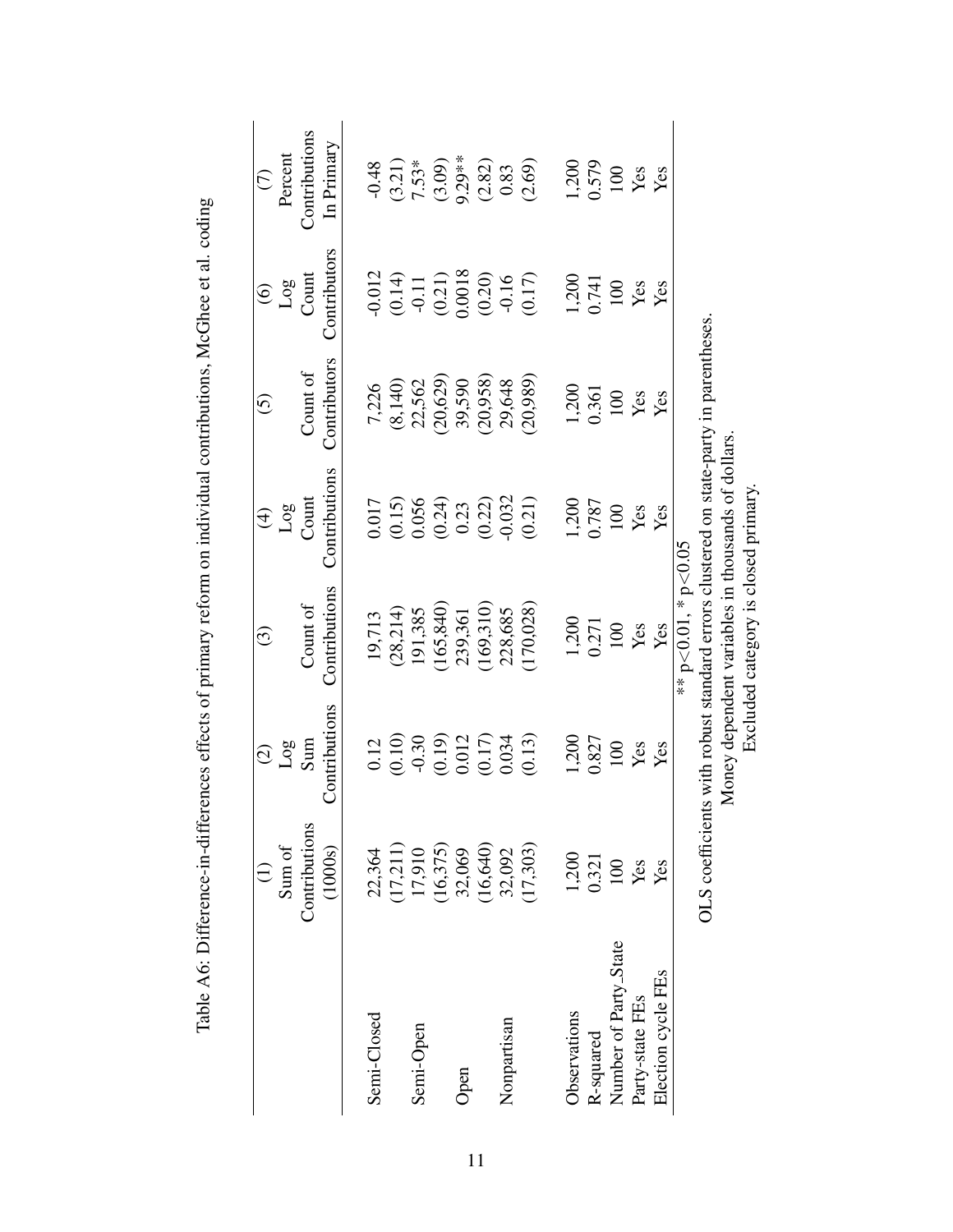|                                                                                       | $\overline{c}$                                       | $\widehat{O}$ | $\widehat{\mathcal{L}}$          | $\bigoplus$  | $\widehat{O}$ | $\widehat{\odot}$ |
|---------------------------------------------------------------------------------------|------------------------------------------------------|---------------|----------------------------------|--------------|---------------|-------------------|
|                                                                                       | Candidate                                            |               |                                  | Log          | Percent       | Percent Receipts  |
|                                                                                       | Receipts                                             | Log           | Count of                         | Count        | Receipts To   | To Primary        |
|                                                                                       | (1000s)                                              | Receipts      | Contributors                     | Contributors | Incumbent     | Winners           |
| Semi-Closed                                                                           | 15,772                                               | 0.022         | 13,356                           | 0.017        | 3.52          | $-0.97$           |
|                                                                                       |                                                      | (0.12)        |                                  | (0.15)       | (4.0)         |                   |
| Semi-Open                                                                             | $(13, 792)$<br>$12, 033$<br>$(18, 912)$<br>$29, 614$ | $-0.68**$     | $(12,274)$<br>21,706<br>(23,971) | $-0.23$      | 8.89          | $(3.7)$<br>11.0*  |
|                                                                                       |                                                      | (0.26)        |                                  | (0.21)       | (7.9)         | $(4.2)$           |
| Open                                                                                  |                                                      | 0.0073        | 59,729*                          | 0.15         | 7.53          | $12.1**$          |
|                                                                                       | $(18, 767)$<br>28,302                                | (0.23)        | (24,009)                         | (0.19)       | (8.7)         |                   |
| Nonpartisan                                                                           |                                                      | $-0.051$      | 23,770                           | $-0.12$      | $10.1*$       | $(4.1)$<br>5.59   |
|                                                                                       | (19, 114)                                            | (0.20)        | (21, 719)                        | (0.18)       | (3.9)         | (4.0)             |
| Observations                                                                          | 1,200                                                | 1,200         | 1,200                            | 1,200        | 1,168         | 1,200             |
| R-squared                                                                             | 0.326                                                | 0.505         | 0.341                            | 0.583        | 0.011         | 0.618             |
| Number of Party_State                                                                 | 100                                                  | 100           | 100                              | 100          | 100           | 100               |
| Party-state FEs                                                                       | Yes                                                  | Yes           | Yes                              | Yes          | Yes           | Yes               |
| Election cycle FEs                                                                    | Yes                                                  | Yes           | Yes                              | Yes          | Yes           | Yes               |
|                                                                                       |                                                      |               | ** p $<$ 0.01, * p $<$ 0.05      |              |               |                   |
| OLS coefficients with robust standard errors clustered on state-party in parentheses. |                                                      |               |                                  |              |               |                   |

Table A7: Difference-in-differences effects of primary reform on candidate receipts, McGhee et al. coding

Money dependent variables in thousands of dollars. Excluded category is closed primary.

Money dependent variables in thousands of dollars.<br>Excluded category is closed primary.

12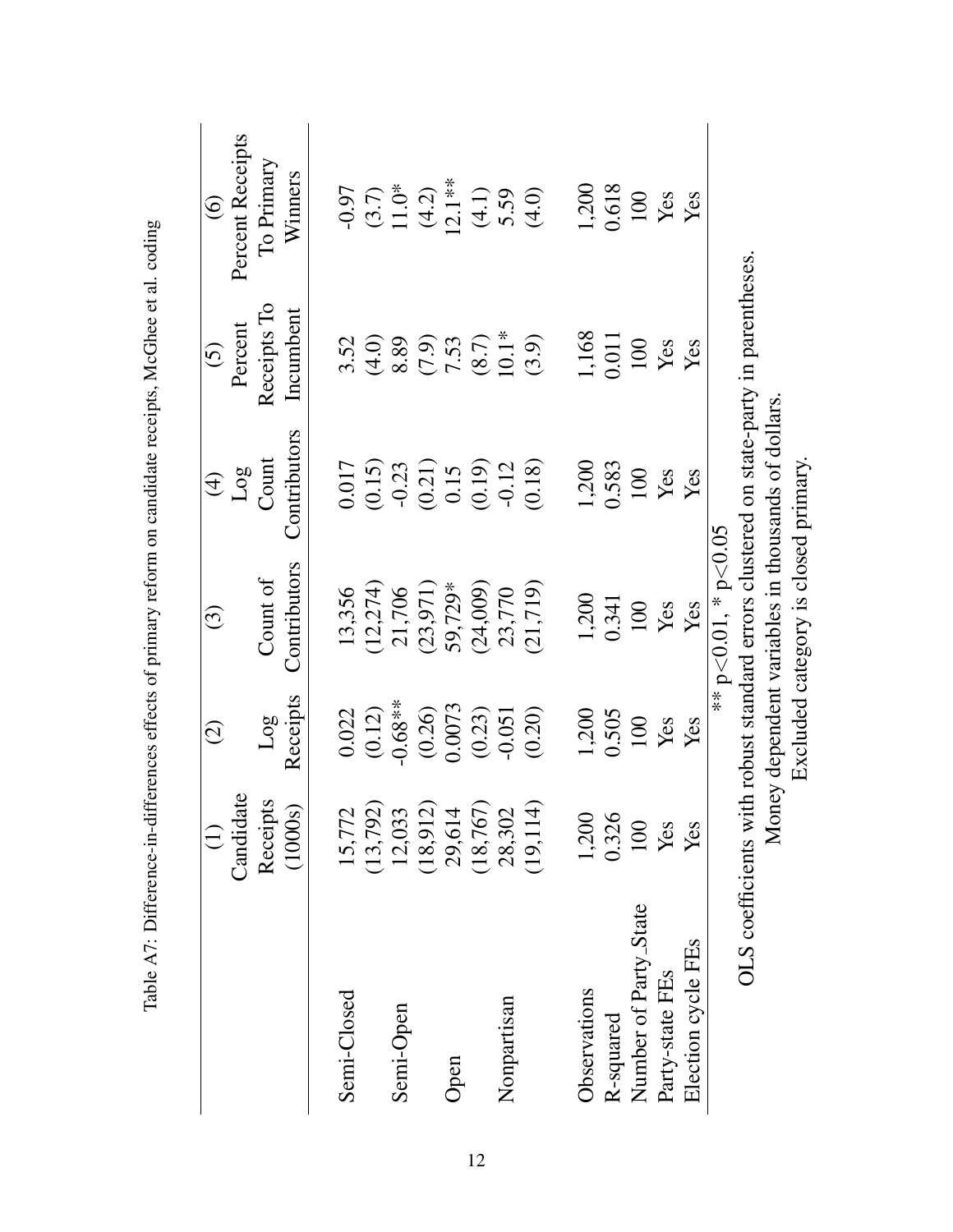<span id="page-13-0"></span>

|                       | (1)        | (2)                         | (3)                                                      | (4)          |
|-----------------------|------------|-----------------------------|----------------------------------------------------------|--------------|
|                       | Percentage | Number                      |                                                          | Average      |
|                       | House      | House                       | Log                                                      | Winning      |
|                       | Primaries  | Primary                     | Primary                                                  | Margin       |
|                       | Contested  | Candidates                  | Candidates                                               | (Percent)    |
|                       |            |                             |                                                          |              |
| Semi-Closed           | 0.9        | $-5.5$                      | 0.06                                                     | $-4.8$       |
|                       |            |                             | $[-9.7 - 11]$ $[-16 - 4.8]$ $[-0.2 - 0.3]$ $[-12 - 2.2]$ |              |
| Semi-Open             | $15**$     | $-3.7$                      | 0.2                                                      | $-8.9$       |
|                       |            | $[4.4 - 26]$ $[-11 - 3.8]$  | $[-0.02 - 0.5]$ $[-27 - 9.2]$                            |              |
| Open                  | 3.1        | $-6.3$                      | $-0.08$                                                  | 6.1          |
|                       |            |                             | $[-7.4 - 14]$ $[-14 - 1.4]$ $[-0.3 - 0.2]$               | $[-11 - 23]$ |
| Nonpartisan           | 5.6        | $-5.3$                      | 0.009                                                    | 9.8          |
|                       |            | $[-3.8 - 15]$ $[-13 - 2.4]$ | $[-0.2 - 0.2]$ $[-2.9 - 22]$                             |              |
| Observations          | 1,093      | 1,093                       | 1,093                                                    | 969          |
| R-squared             | 0.070      | 0.121                       | 0.086                                                    | 0.041        |
| Number of Party_State | 99         | 99                          | 99                                                       | 98           |
| Party-state FEs       | Yes        | Yes                         | Yes                                                      | Yes          |
| Election cycle FEs    | Yes        | Yes                         | Yes                                                      | Yes          |
|                       |            | ** $p<0.01$ , * $p<0.05$    |                                                          |              |

Table A8: Difference-in-differences effects of primary reform on competition in House primary elections, [McGhee et al.](#page-18-2) coding

OLS coefficients with robust 95% confidence interval clustered on state-party. Contested primary defined as more than one non-write-in candidate. Excluded category is closed primary.

*Note: Contested primary defined as more than one non-write-in candidate.*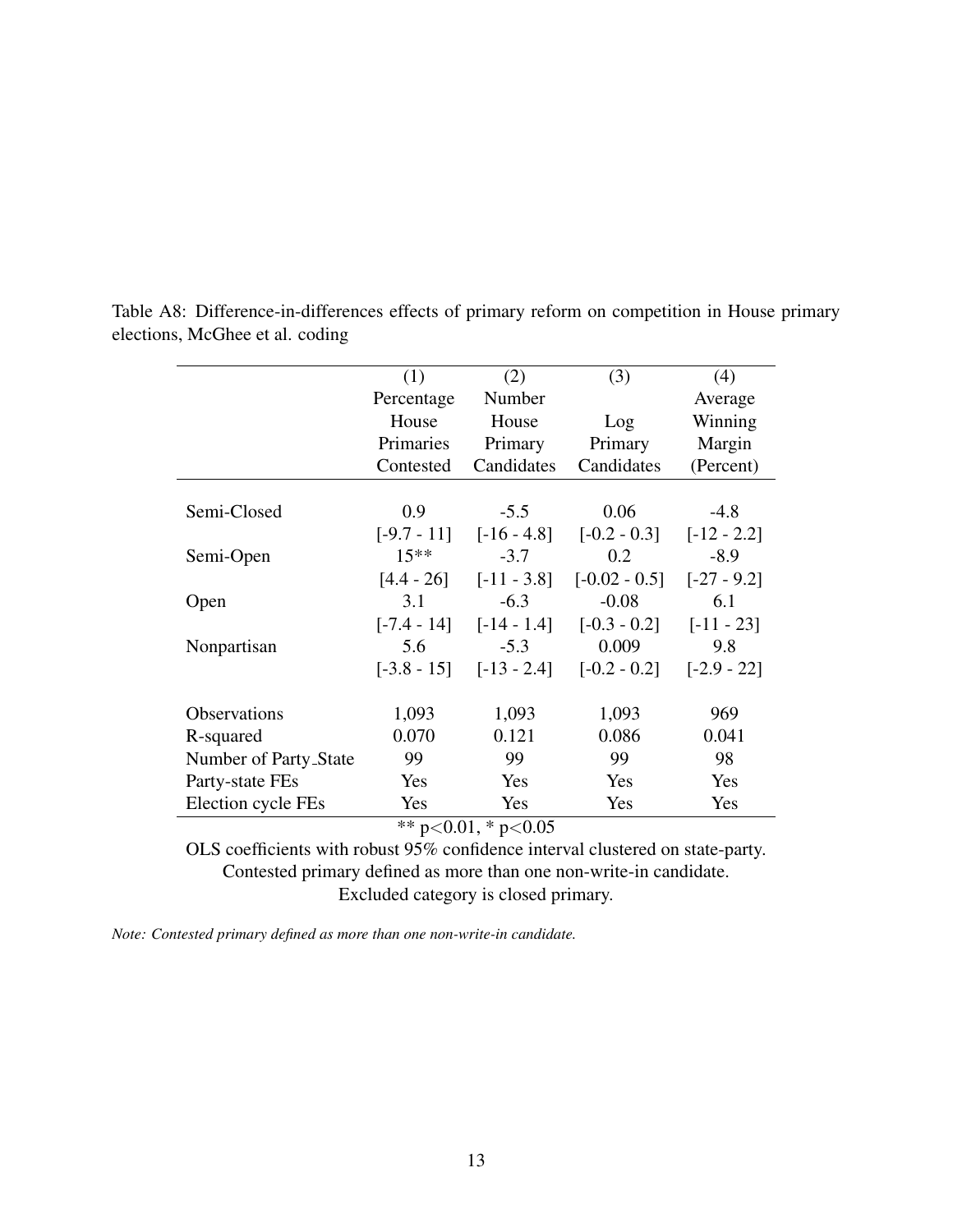# <span id="page-14-0"></span>F Additional tables and figures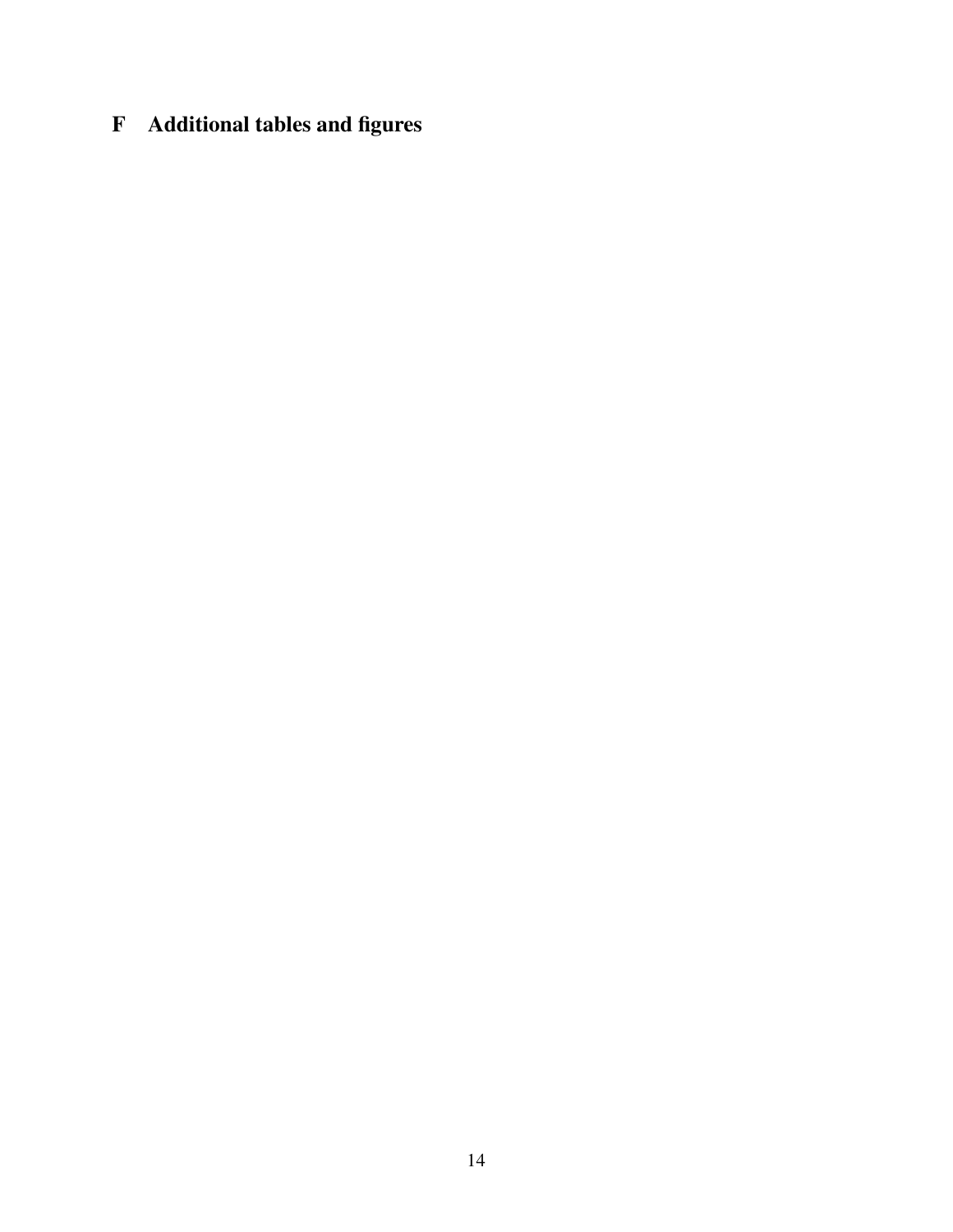|                                    |                                   | $\widehat{c}$                        | $\widehat{\mathcal{C}}$                                                           | $rac{4}{10006}$                                | $\widehat{c}$                        | $\widehat{\mathbf{e}}$                             | $\epsilon$                                       | $\widehat{\circ}$                     | ම                                                                        | $\frac{1}{2}$               |                                         | (12)                                |
|------------------------------------|-----------------------------------|--------------------------------------|-----------------------------------------------------------------------------------|------------------------------------------------|--------------------------------------|----------------------------------------------------|--------------------------------------------------|---------------------------------------|--------------------------------------------------------------------------|-----------------------------|-----------------------------------------|-------------------------------------|
|                                    | Gov                               |                                      |                                                                                   |                                                |                                      |                                                    |                                                  |                                       |                                                                          | Sen                         |                                         |                                     |
|                                    | Candidate                         | Gov                                  | Gov                                                                               | <b>Candidate</b>                               | House                                | House                                              |                                                  | ð                                     | Oth                                                                      | Candidate                   | Sen                                     | Sen                                 |
|                                    | Receipts                          | Log                                  | Count of                                                                          | Receipts                                       | $_{\rm Log}$                         | Count of                                           | Candidate<br>Receipts                            | $_{\rm Log}$                          | Count of                                                                 | Receipts                    | $_{\rm Log}$                            | Count of                            |
|                                    | (1000s)                           | Receipts                             | Contributors                                                                      | (1000s)                                        | Receipts                             | Contributors                                       | (1000s)                                          | Receipts                              | Contributors                                                             | (1000s)                     | Receipts                                | Contributors                        |
|                                    |                                   |                                      | $19,536***$                                                                       |                                                |                                      |                                                    |                                                  |                                       |                                                                          |                             |                                         |                                     |
| Less costly nominating institution | 5,557                             |                                      |                                                                                   |                                                |                                      |                                                    |                                                  |                                       |                                                                          | 4,801**                     |                                         | $2,838***$                          |
|                                    |                                   |                                      |                                                                                   |                                                |                                      |                                                    |                                                  |                                       |                                                                          |                             |                                         |                                     |
| Nonpartisan nominating institution |                                   |                                      |                                                                                   |                                                |                                      |                                                    |                                                  |                                       |                                                                          |                             |                                         |                                     |
|                                    | $(6,298)$<br>$6,019$<br>$(6,034)$ | $0.39$<br>$0.63$<br>$0.54$<br>$0.54$ | $(5,094)$<br>$-1,704$<br>$(2,542)$                                                | $5,358*$<br>$(2,055)$<br>$7,812*$<br>$(3,160)$ | $0.23$<br>$0.24$<br>$0.37$<br>$0.37$ | 8,129<br>(4,975)<br>12,031<br>12,078)              | $-12,585$<br>$(7,844)$<br>$-10,565$<br>$(7,618)$ | $0.37$<br>$0.37$<br>$0.054$<br>$0.34$ | $\begin{array}{l} 18,896^* \\ (9,277) \\ -10,624 \\ (8,611) \end{array}$ | $(659)$<br>$895$<br>$(652)$ | $1.29**$<br>(0.44)<br>(0.42)<br>$-0.54$ | $(761)$<br>$-1,457$<br>$(1,064)$    |
|                                    |                                   |                                      |                                                                                   |                                                |                                      |                                                    |                                                  |                                       |                                                                          |                             |                                         |                                     |
| Observations                       | 681                               | 582                                  |                                                                                   |                                                |                                      |                                                    |                                                  |                                       |                                                                          |                             |                                         |                                     |
| R-squared                          | 0.157                             |                                      |                                                                                   | 1,200<br>0.330                                 | 1,189<br>0.159                       | 1,200<br>0.220<br>100                              | 985<br>0.315<br>100                              |                                       |                                                                          | 1,199<br>0.085              |                                         |                                     |
| Number of Party_State_office       | $100\,$                           | $\frac{1199}{100}$                   | $\frac{681}{100}$<br>100<br>Yes                                                   | $\frac{100}{x}$                                | $100\,$                              |                                                    |                                                  |                                       | 985<br>0.299<br>Yes                                                      |                             | 1,116<br>0.030<br>100                   |                                     |
| Party-state FEs                    | Yes                               |                                      |                                                                                   |                                                | $\mathbf{Yes}$                       | Yes                                                | Yes                                              | 906<br>0.482<br>100<br>Yes<br>Yes     |                                                                          | $100$<br>Yes                | Yes<br>Yes                              | 1,199<br>0.145<br>100<br>Yes<br>Yes |
| Election cycle FEs                 | Yes                               | Yes                                  | Yes                                                                               | Yes                                            | Yes                                  | Yes                                                | Yes                                              |                                       | Yes                                                                      |                             |                                         |                                     |
|                                    |                                   |                                      |                                                                                   |                                                | ** $p < 0.01$ , * $p < 0.05$         |                                                    |                                                  |                                       |                                                                          |                             |                                         |                                     |
|                                    |                                   | <b>OLS</b>                           | coefficients with robust standard errors clustered on state-party in parentheses. |                                                |                                      |                                                    |                                                  |                                       |                                                                          |                             |                                         |                                     |
|                                    |                                   |                                      |                                                                                   |                                                |                                      | Money dependent variables in thousands of dollars. |                                                  |                                       |                                                                          |                             |                                         |                                     |
|                                    |                                   |                                      | Excluded category is institutions most costly for individual participation        |                                                |                                      |                                                    |                                                  |                                       |                                                                          |                             |                                         |                                     |

| i<br>:<br>:<br>$\mathbf{I}$<br>l    |
|-------------------------------------|
|                                     |
| i                                   |
|                                     |
|                                     |
| こていて ならら しょく りょうきくしょうきょうきょう うちょう うち |
|                                     |
|                                     |
| י<br>י<br>$\frac{1}{2}$             |
|                                     |
|                                     |
|                                     |
|                                     |
| Toble AO: Diffe<br>$\frac{1}{3}$    |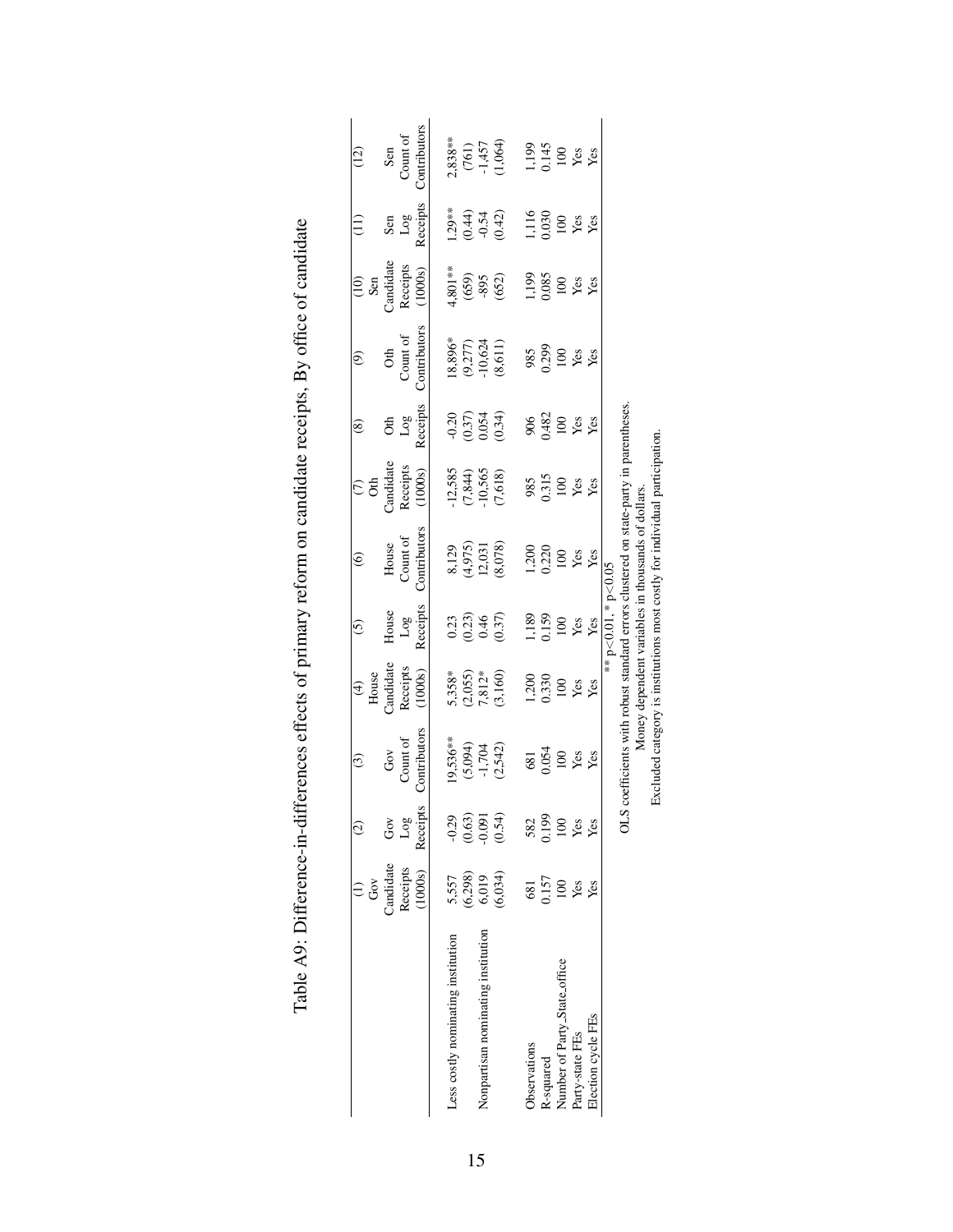|                          | $\widehat{\Xi}$          | $\widehat{\odot}$               | $\widehat{\odot}$        | $\widehat{\mathcal{F}}$                                                               | $\widetilde{\odot}$ | $\widehat{\odot}$ | $\widehat{C}$     |
|--------------------------|--------------------------|---------------------------------|--------------------------|---------------------------------------------------------------------------------------|---------------------|-------------------|-------------------|
|                          | Sum of                   | $\frac{\text{Log}}{\text{Sum}}$ |                          | Log                                                                                   |                     | Log               | Percent           |
|                          | Contributions            |                                 | Count of                 | Count                                                                                 | Count of            | Count             | Contributions     |
|                          | (1000s)                  | Contributions                   | Contributions            | Contributions                                                                         | Contributors        | Contributors      | In Primary        |
| Became costly this cycle | $-4,462$                 | 0.061                           | $-36,119$                | 0.035                                                                                 | $-2,939$            | 0.050             | $-5.97***$        |
|                          | (6,628)                  | (0.12)                          | (47, 112)                | (0.15)                                                                                | (7,338)             | (0.17)            | (1.69)            |
| Observations             | 1,200                    | 1,200                           | 1,200                    | 1,200                                                                                 | 1,200               | 1,200             | 1,200             |
| R-squared                | 0.292                    | 0.826                           | 0.233                    | 0.787                                                                                 | 0.337               | 0.741             | 0.579             |
| Number of Party_State    |                          | 100                             | 100                      | 100                                                                                   | 100                 | $100\,$           |                   |
| Party-state FEs          | $\frac{100}{\text{Yes}}$ | Yes                             | Yes                      | Yes                                                                                   | Yes                 | Yes               | $\frac{100}{100}$ |
| Election cycle FEs       | Yes                      | Yes                             | Yes                      | Yes                                                                                   | Yes                 | Yes               |                   |
|                          |                          |                                 | ** $p<0.01$ , * $p<0.05$ |                                                                                       |                     |                   |                   |
|                          |                          |                                 |                          | OLS coefficients with robust standard errors clustered on state-party in parentheses. |                     |                   |                   |
|                          |                          |                                 |                          | Money dependent variables in thousands of dollars.                                    |                     |                   |                   |
|                          | ĚX                       |                                 |                          | cluded category is no change in institution in this cycle.                            |                     |                   |                   |

| しょうしょう アップ                                                         |  |
|--------------------------------------------------------------------|--|
|                                                                    |  |
|                                                                    |  |
| こころ きりせいせい                                                         |  |
|                                                                    |  |
|                                                                    |  |
|                                                                    |  |
|                                                                    |  |
|                                                                    |  |
|                                                                    |  |
|                                                                    |  |
|                                                                    |  |
|                                                                    |  |
|                                                                    |  |
|                                                                    |  |
|                                                                    |  |
|                                                                    |  |
|                                                                    |  |
|                                                                    |  |
|                                                                    |  |
|                                                                    |  |
|                                                                    |  |
|                                                                    |  |
| a attacte of priportant rate on indistribution on the contribution |  |
|                                                                    |  |
|                                                                    |  |
|                                                                    |  |
|                                                                    |  |
|                                                                    |  |
|                                                                    |  |
|                                                                    |  |
|                                                                    |  |
|                                                                    |  |
|                                                                    |  |
|                                                                    |  |
|                                                                    |  |
|                                                                    |  |
|                                                                    |  |
|                                                                    |  |
|                                                                    |  |
|                                                                    |  |
|                                                                    |  |
|                                                                    |  |
|                                                                    |  |
|                                                                    |  |
|                                                                    |  |
|                                                                    |  |
|                                                                    |  |
|                                                                    |  |
|                                                                    |  |
|                                                                    |  |
|                                                                    |  |
| 11<br>11<br>11                                                     |  |
|                                                                    |  |
|                                                                    |  |
|                                                                    |  |
|                                                                    |  |
|                                                                    |  |
|                                                                    |  |
|                                                                    |  |
|                                                                    |  |
|                                                                    |  |
| )<br>1                                                             |  |
| $E - E$                                                            |  |
|                                                                    |  |
|                                                                    |  |
|                                                                    |  |
|                                                                    |  |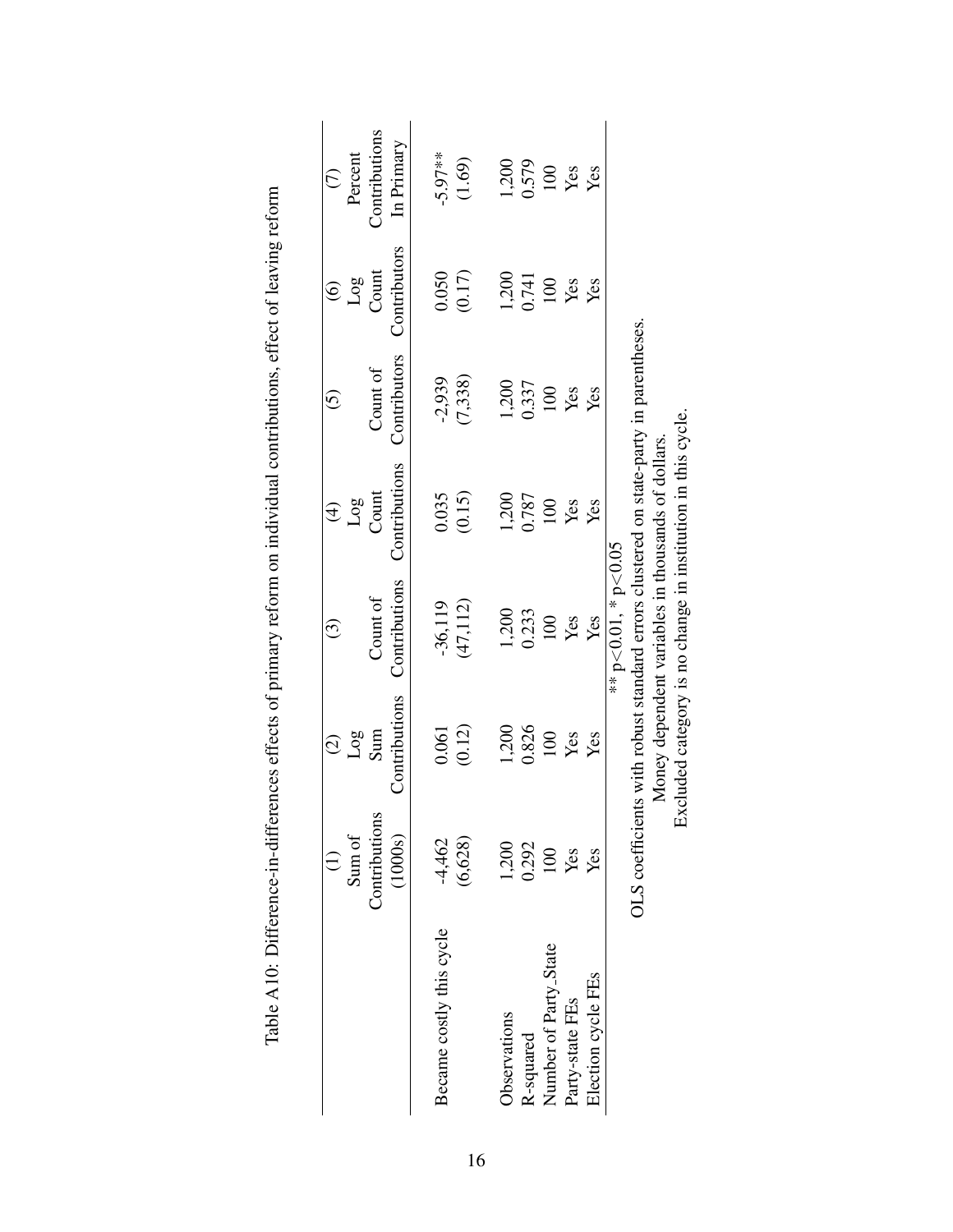#### **Statement For Initiative Measure 872**

#### **VOTE FOR THE PERSON - NOT THE PARTY**

Last year the state party bosses won their lawsuit against the blanket primary, and in 2004 they convinced the Governor to veto legislation allowing voters to continue to vote for any candidate in the primary. Most of us believe this freedom to select any candidate in the primary is a basic right. Don't be forced to choose from only one party's slate of candidates in the primary. Vote Yes on I-872.

#### MORE COMPETITIVE PRIMARIES AND **GENERAL ELECTIONS**

Under I-872, the two candidates with the most votes in the primary win and go on to the general election ballot. No political party is guaranteed a spot on the general election ballot. Parties will have to recruit candidates with broad public support and run campaigns that appeal to all the voters. That's fair - and that's right.

#### PROTECT PRIVACY AND INCREASE PARTICIPATION

Under I-872, you will never have to declare party or register by party in order to vote in the primary. In the primaries in 2000, the turnout in Washington was more than twice as high as in states with party primaries - because voters in this state could support any candidate on the primary ballot. Vote Yes on I-872.

#### **RETURN CONTROL OF THE PRIMARY TO THE VOTERS**

The September primary this year gave the state party bosses more control over who appears on our general election ballot at the expense of the average voter. I-872 will restore the kind of choice in the primary that voters enjoyed for seventy years with the blanket primary. Protect Washington's tradition as a state that elects people over party labels. Vote Yes on I-872.

For more information, call 1.800.854.1635 or visit www.i872.org.

#### **Rebuttal of Statement Against**

I-872 gives voters more choices in the primary and better choices in the general. All the voters will decide who is on the November ballot. Whether it's one Republican and one Democrat, one major and one minor party, or even an Independent they will be the candidates the voters want the most. The primary and general election should be decided by voters, not by exclusive party organizations that might be dominated by special interests!

#### Voters' Pamphlet Argument Prepared by:

TERRY HUNT, President, Washington State Grange; BILL FINKBEINER, State Senator, Republican; BRIAN HATFIELD, State<br>Representative, Democrat; SAM REED, Scoretary of State,<br>NGC 1976 CRAFTING blican; JOHN STANTON, Chairman and CEO, Western Wireless; DARLENE FAIRLEY, State Senator, Democrat.

#### $12$

**Statement Against Initiative Measure 872** 

#### **I-872 REDUCES YOUR ELECTION CHOICES** THE LEAGUE OF WOMEN VOTERS AND OTHER CONCERNED CITIZENS URGE YOU TO MAKE SURE **WASHINGTON VOTERS HAVE CHOICES IN NOVEMBER**

Vote No on I-872! Don't be fooled. I-872 creates a Louisianastyle primary that would sharply reduce your choices in general elections. Over a third of the statewide and congressional candidates who appeared on the general election ballot in 2000 would have been eliminated in the primary if I-872 had been the law.

Third Parties and Independents Eliminated: If I-872 is passed, third parties, minor parties and even independents will be eliminated from the general election ballot, leaving (in most cases) one Republican and one Democrat. In November 2000, 180,000 voters who voted for third party candidates in the general election would never have had that choice if I-872 had been the law. Insulating the top two political parties from competition is a bad idea.

Single-Party Elections Will Result: Under I-872 many voters will not be able to vote for a candidate that represents their philosophy because the two top vote-getters in a race may be of the same party resulting in only one party being represented on the November ballot. In one-third of the races for Governor in the last twenty-five years, I-872 would have resulted in two general election gubernatorial candidates from the same party. In fact, the voters' ultimate choice for Governor in 1980, John Spellman, would never have appeared on the November ballot.

We urge you to preserve Washington's independent, multipartisan election system by voting No on I-872.

For more information, call 206.652.8904 or visit www.No872.org.

### **Rebuttal of Statement For**

The League of Women Voters and many others believe I-872 is bad for Washington. I-872 does not "restore the kind of choice" voters had in the past. It reduces everybody's choice in the general election.

It decreases general election ballot diversity by eliminating third party candidates and independents. Some November ballots may have choices from only one party for an office.

Support good government and general election choices. Vote No on I-872.

Voters' Pamphlet Argument Prepared by:<br>JUDY GOLBERG, Chair, President of Washington League of Women Voters; GARY LOCKE, Governor of the State of Washington, Democrat; KEN EIKENBERRY, former Washington Attorney General, past State Republican Chair; JOCELYN LANGLOIS, acting Chair, Libertarian Party of Washington State; JODY GRAGE HAUG, Membership Chair, Green Party of Washington; JOAN THOMAS, past President Seattle LWV, past President Washington LWV.

The Office of the Secretary of State is not authorized to edit statements, nor is it responsible for their contents.

*Page 12 from the 2004 Washington Voters' Pamphlet.*